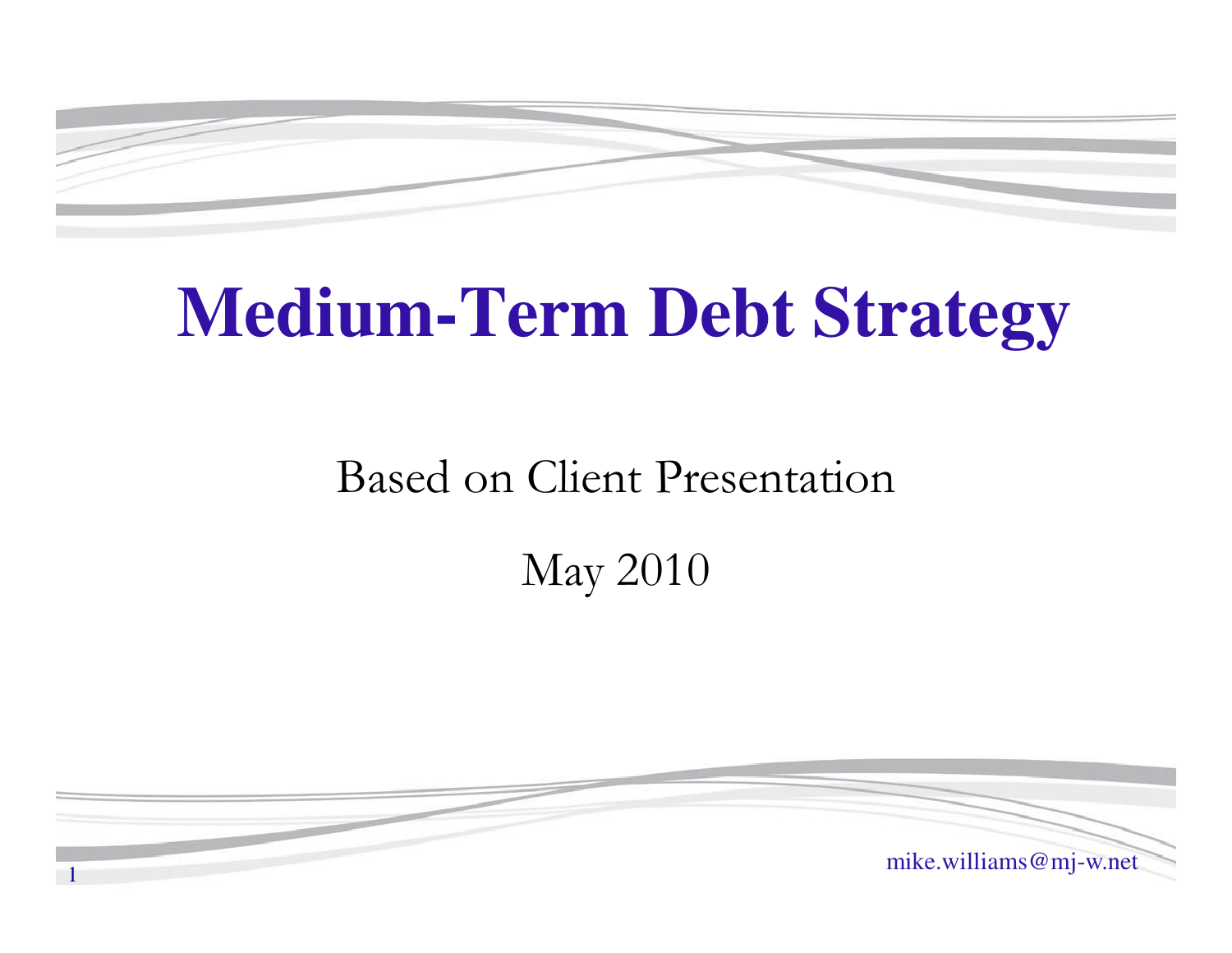**Outline**

mike.williams@mj-w.net

- Developing a Medium-Term Debt Strategy
- Risk Indicators and Sensitivity Analysis
- Cost-Risk Analysis
- Implementation

2

• Performance Measurement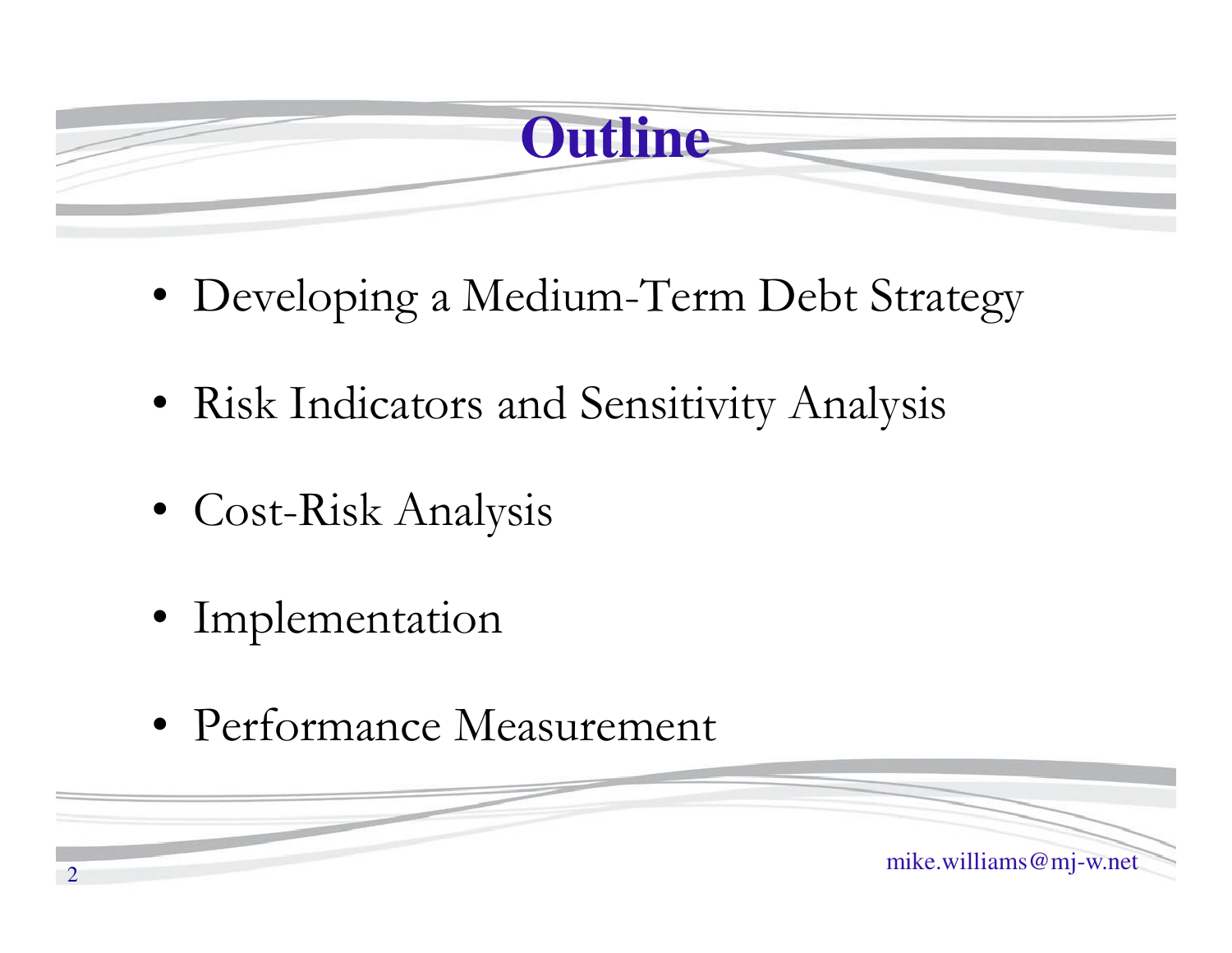# **Introduction**

• A Debt Strategy is about how to develop the structure of the debt portfolio over time in a way that manages risk and the trade-off between cost and risk

–Risk arises because future borrowing costs are uncertain

- Recognition of need for Strategy arises from emerging market crises of 1990s (Mexico, E. Asia, Russia, etc)
	- **Hart Committee Committee**  Demonstrated vulnerabilities
		- Crises made worse by poor debt structures and contingent liabilities
		- No understanding of (or data on) balance sheet
		- Poorly defined strategic objectives for portfolio
	- –Realisation that risk is asymmetric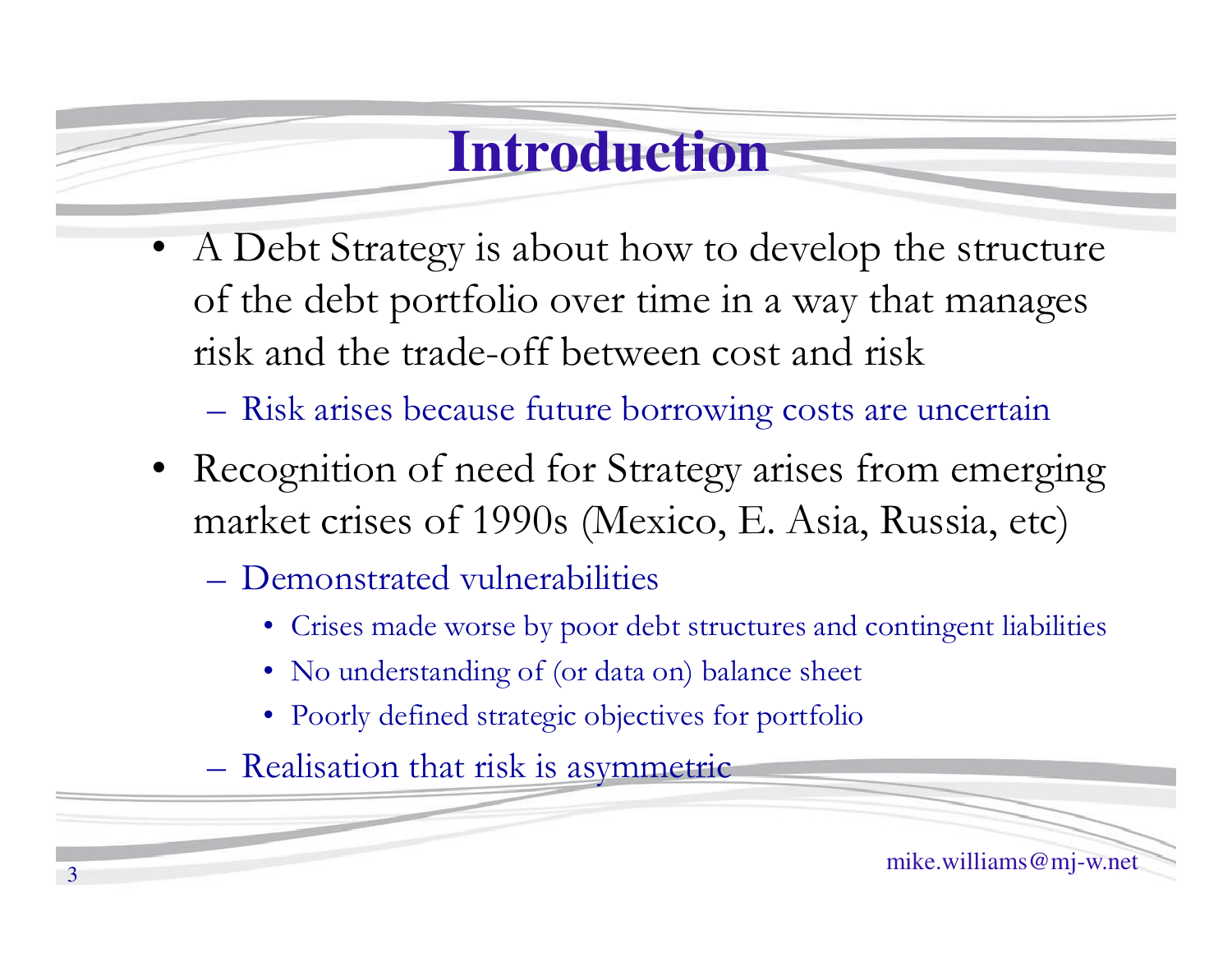# **Medium-Term Debt Strategy (MTDS)**

- $\bullet$  MTDS makes operational a country's debt management objectives
	- Ensuring financing needs are met
	- Expressing cost-risk preferences
	- Developing a borrowing strategy that leads to the preferred debt<br>composition, i.e. the preferred cost/risk trade off, taking into acc composition, i.e. the preferred cost/risk trade-off, taking into account constraints
- • In principle covers total non-financial public sector debt
	- In practice begin focussing on central government debt
	- Better data and reflects government's main area of influence
- $\bullet$  Address contingency liabilities
	- Provinces, SOEs, banking sector, other enterprises
- • Once agreed
	- Publish or otherwise disseminate
	- Develop financing plan
	- Monitor performance

mike.williams@mj-w.net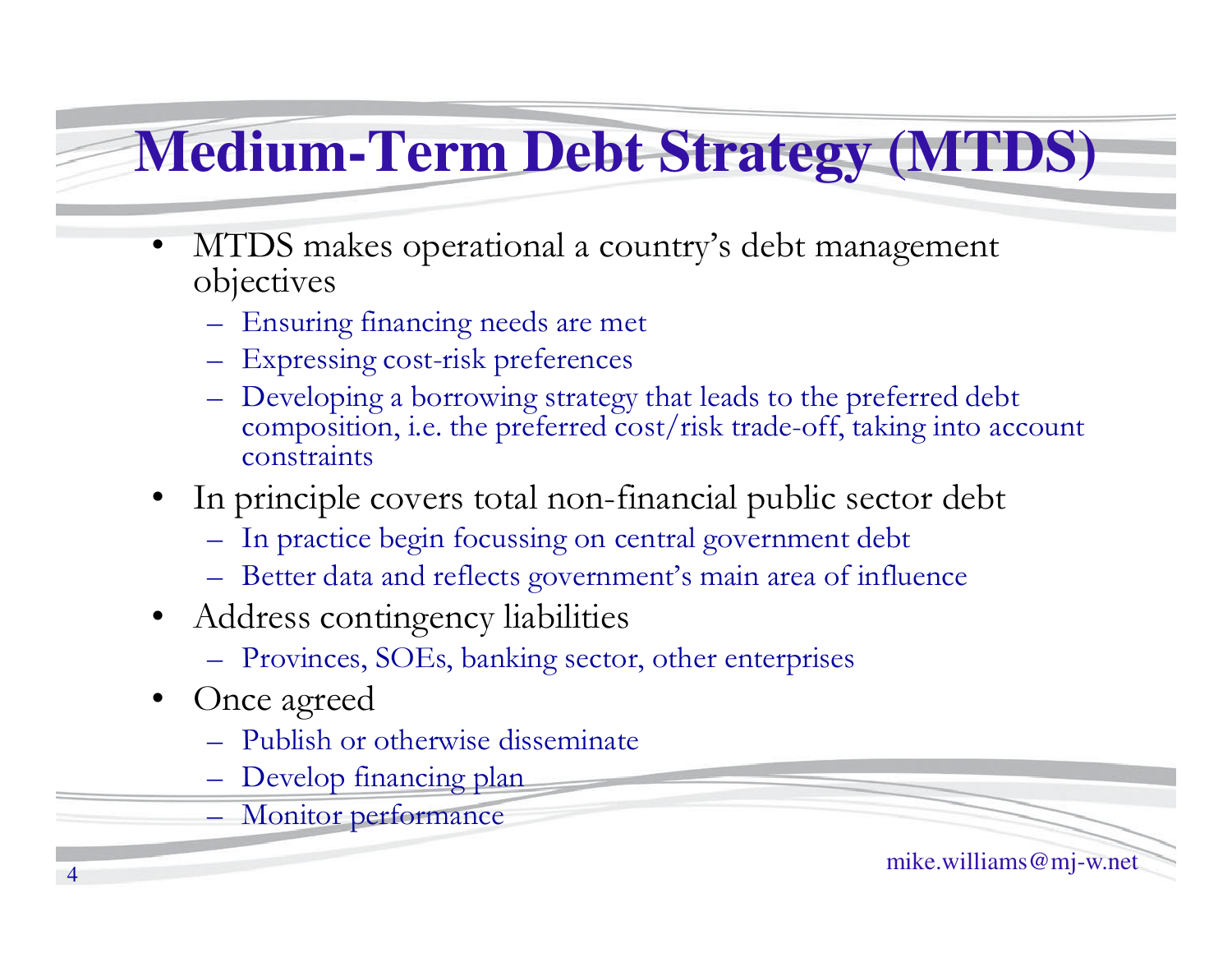# **The Importance of a Formal MTDS**

- Clear framework for making informed and appropriate choices
	- Reduces opportunity for short-term fiscal expediency, at<br>cost of increased risk in future cost of increased risk in future
- Ensures consistency in borrowing strategies
	- **Hart Committee Committee** Avoids conflicting sub-strategies for different components<br>of the debt portfolio of the debt portfolio
- Improves coordination
	- **Hart Committee Committee** In particular with fiscal and monetary policy - ensures debt<br>management not dominated by monetary policy management not dominated by monetary policy
- Also
	- –Helps to identify constraints (eg market development)
	- –Provides coherence for domestic debt market development
	- **Line Communication** Should reduce costs (by reducing market uncertainty)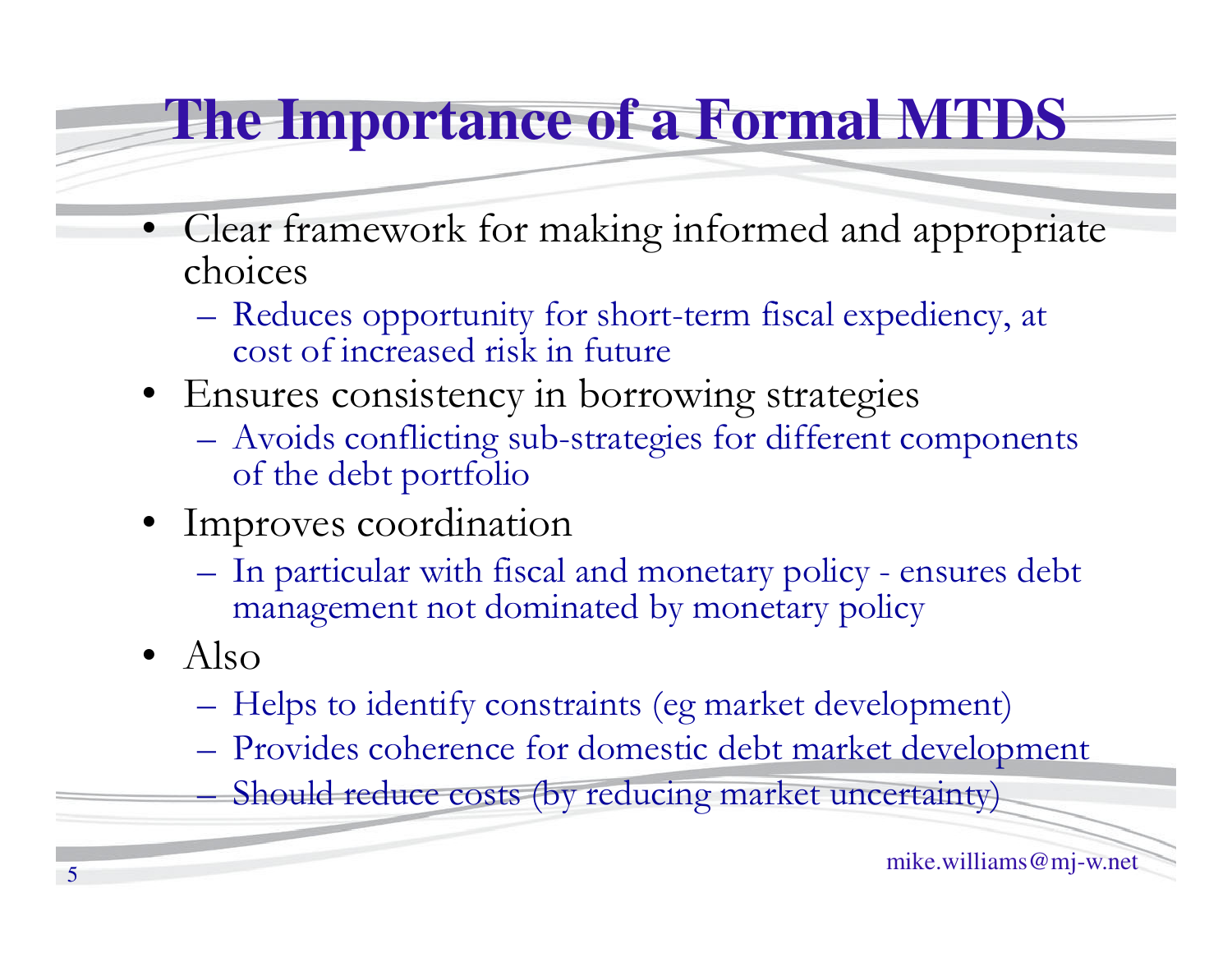# **Different from Debt Sustainability**

- $\bullet$ Debt sustainability is ".... a situation in which a borrower is expected to be able to continue servicing its debt without an unrealistically large correction to the balance of income and expenditure" [*IMF 2002]*
	- Encompasses the concepts of solvency and liquidity.
- Standard templates used to highlight unrealistic assumptions and fiscal positions inconsistent with stabilizing debt/GDP
- Stress tests and alternative scenarios bring to light related underlying exposures, and instill realism into projections
	- Show dispersion of debt paths under alternative sets of assumptions for main macro variables
		- separately analysing public sector debt and (total) external debt.
	- The output is often a recommendation for path of primary balance.
- NB: The emphasis is on a country's underlying vulnerabilities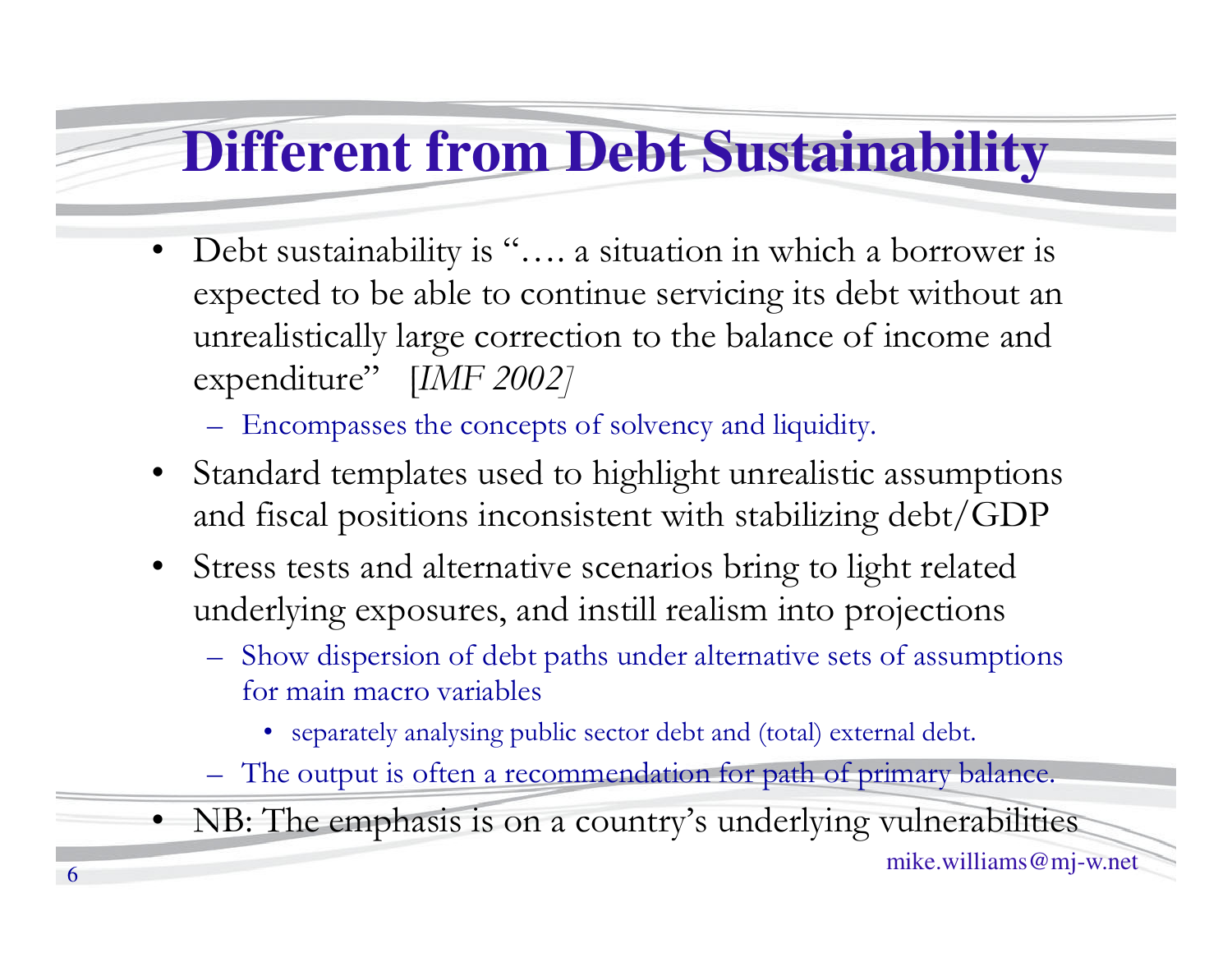# **DSA v Debt Strategy**

- •DSA feeds into fiscal policy decisions, esp the primary balance
- • Debt strategy analysis focuses on the composition of the debt portfolio, rather than its overall size.
- $\bullet$  But vulnerabilities can also arise from the composition of the debt portfolio:
	- Higher share of foreign currency debt implies higher vulnerability to real exchange rate movements
	- High short-term debt implies exposure to interest risk, rollover risk and liquidity risk at time of crisis
	- Higher share of official loans in the portfolio is associated with lower vulnerability - insofar as creditor groups may be more likely than others to roll over maturing claims
- • Important that debt managers and DSA analysts work together to consider each other's results (also share data etc)

7

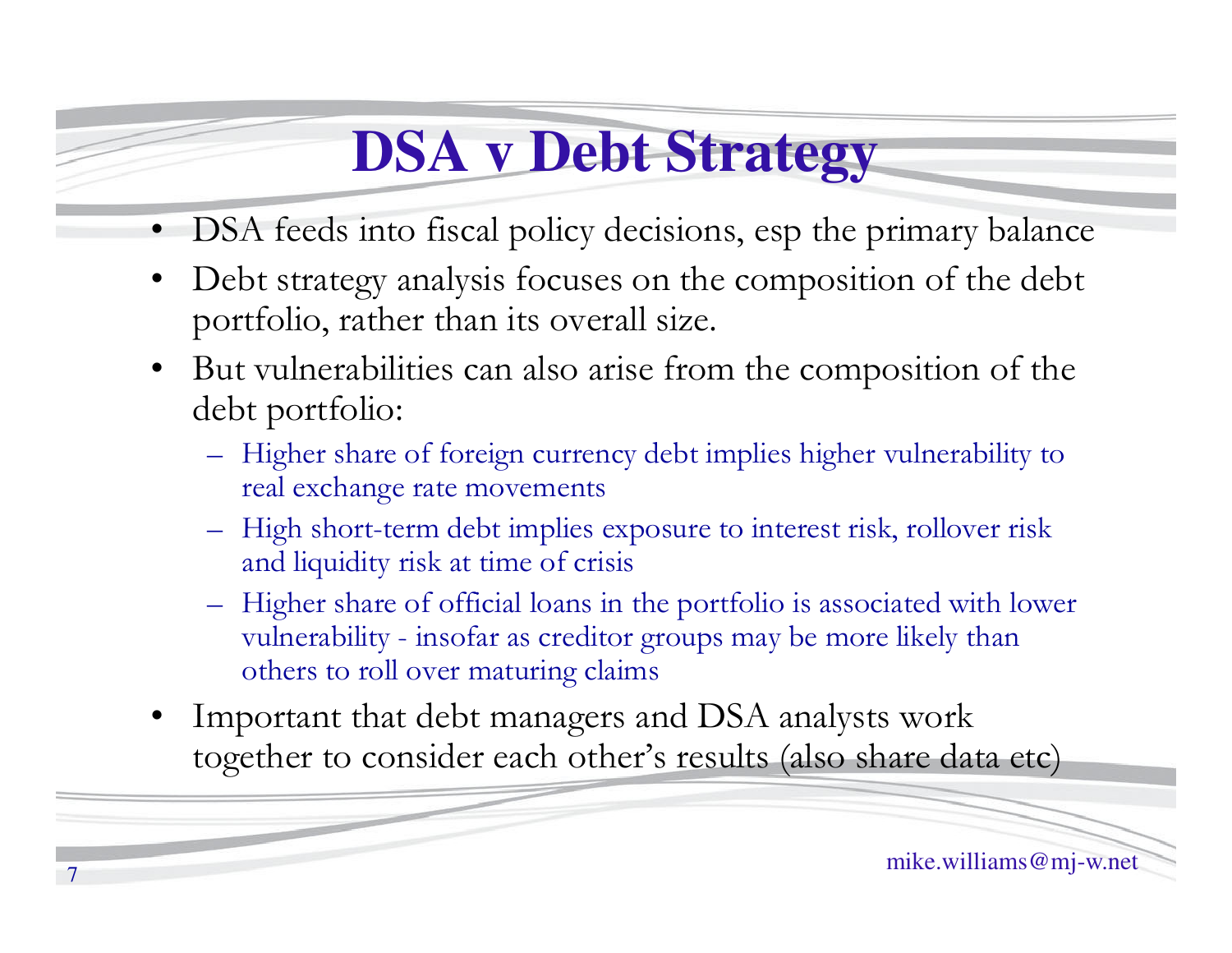# **Designing a MTDS: 8 Steps**

- 1. Identify objectives for debt management and scope of the MTDS
- 2. Identify cost and risk of the existing debt
- 3. Identify potential funding sources<br>4. Identify baseline projections and r
- Identify baseline projections and risks for key policy areas fiscal, monetary and market
- 5. Review key longer-term structural factors and determine implications for MTDS
- 6. Identify the cost-risk tradeoffs for alternative strategies, and rank their performance
- 7. Review implications of preferred strategy with fiscal and<br>monetary policy authorities, and for market conditions monetary policy authorities, and for market conditions
- 8. Submit recommendation and secure agreement on MTDS

*See World Bank/IMF MTDS Guidance* 

also diagram on next slide mike.williams@mj-w.net  *also diagram on next slide*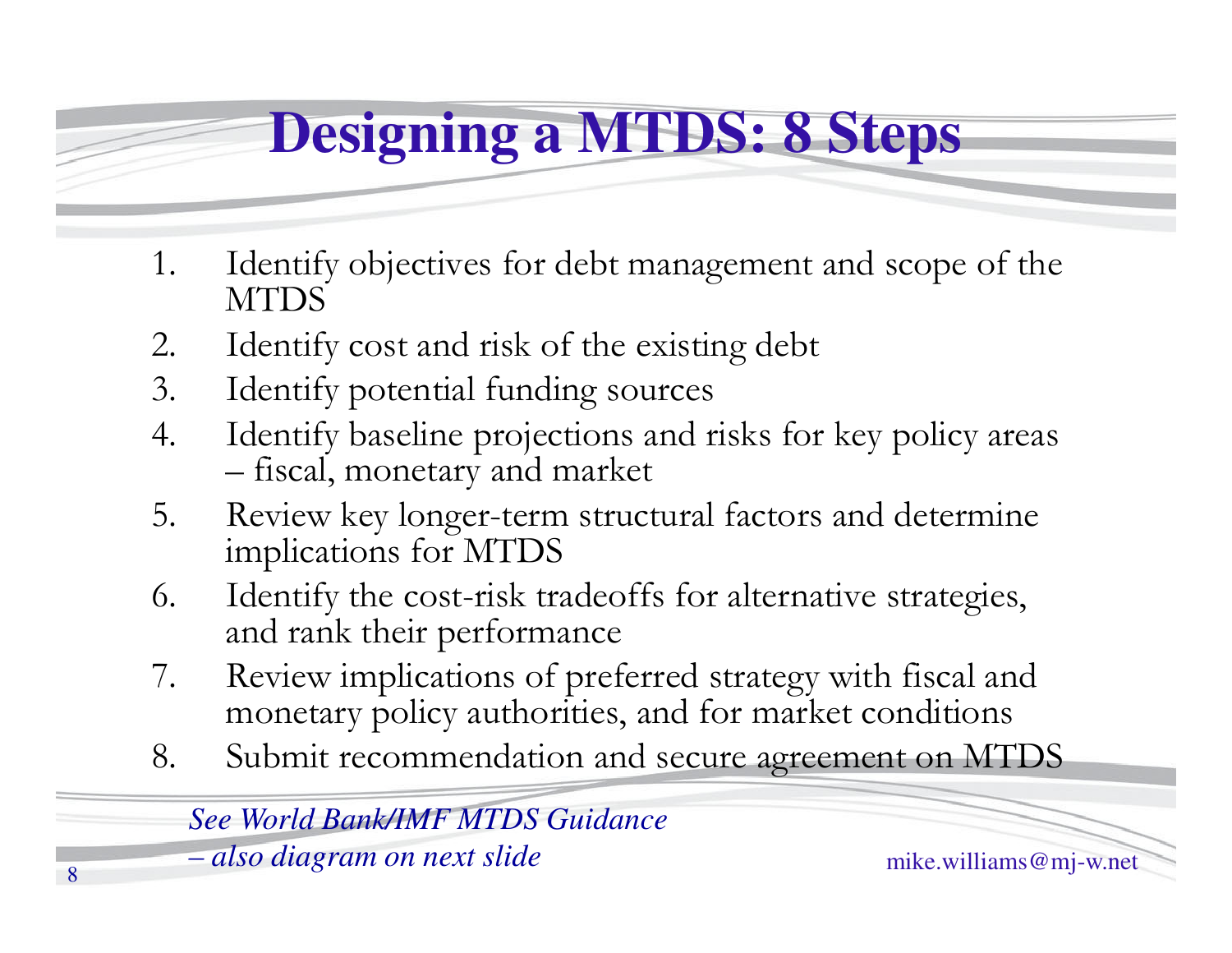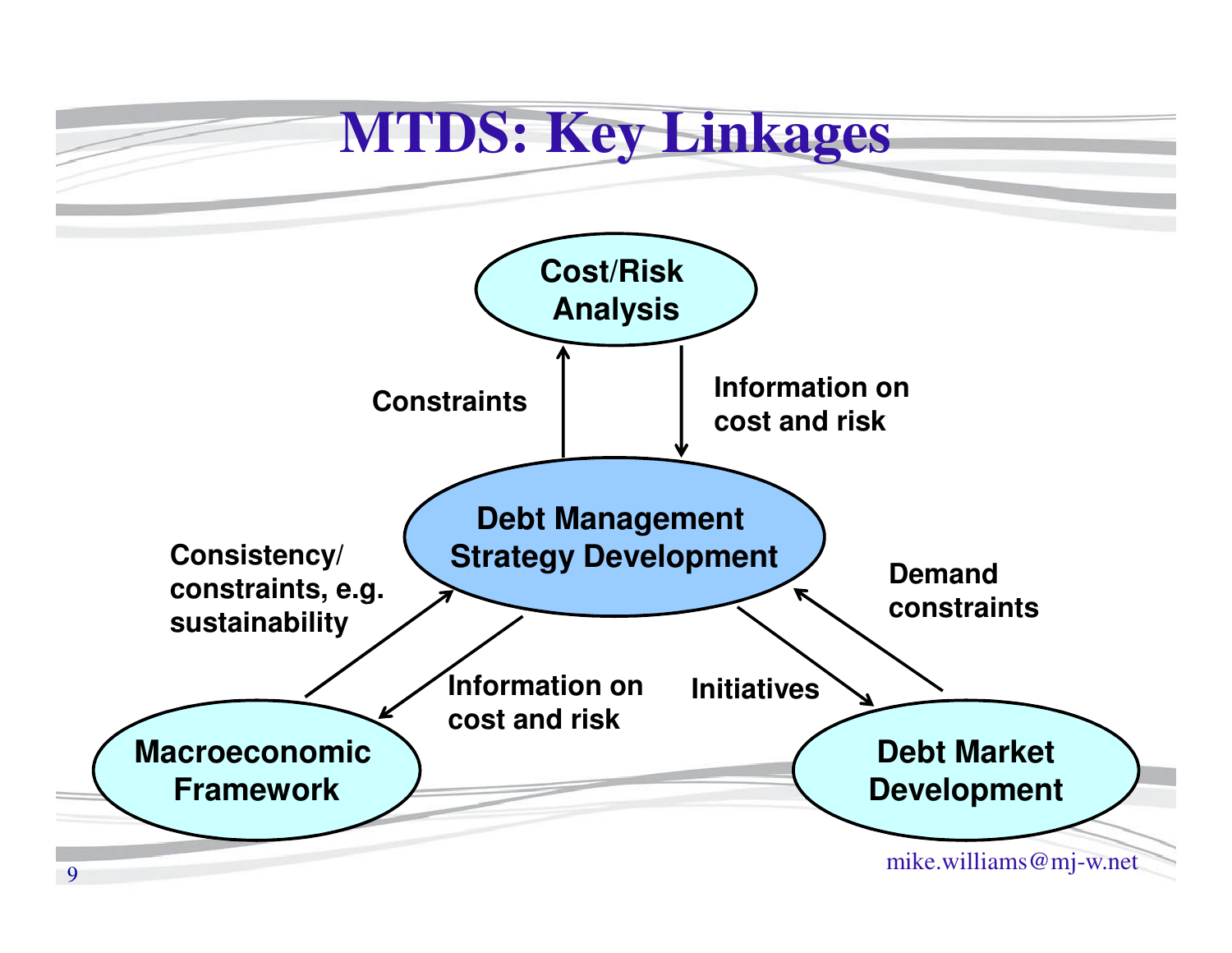#### **1. Identify objectives for debt**

#### **management and scope of the MTDS**

- High-level objective
	- – Of the kind "To ensure that the government's financing needs and obligations are met on a timely basis, to do so in a way that minimises cost over the medium to long term while taking account of risk; and, subject to that, to develop over time a range of financing options."
	- –Already agreed in DR
- Define scope
	- – Central government; general government; or wider public sector – to be discussed
	- **Hart Committee Committee** Contingent liabilities

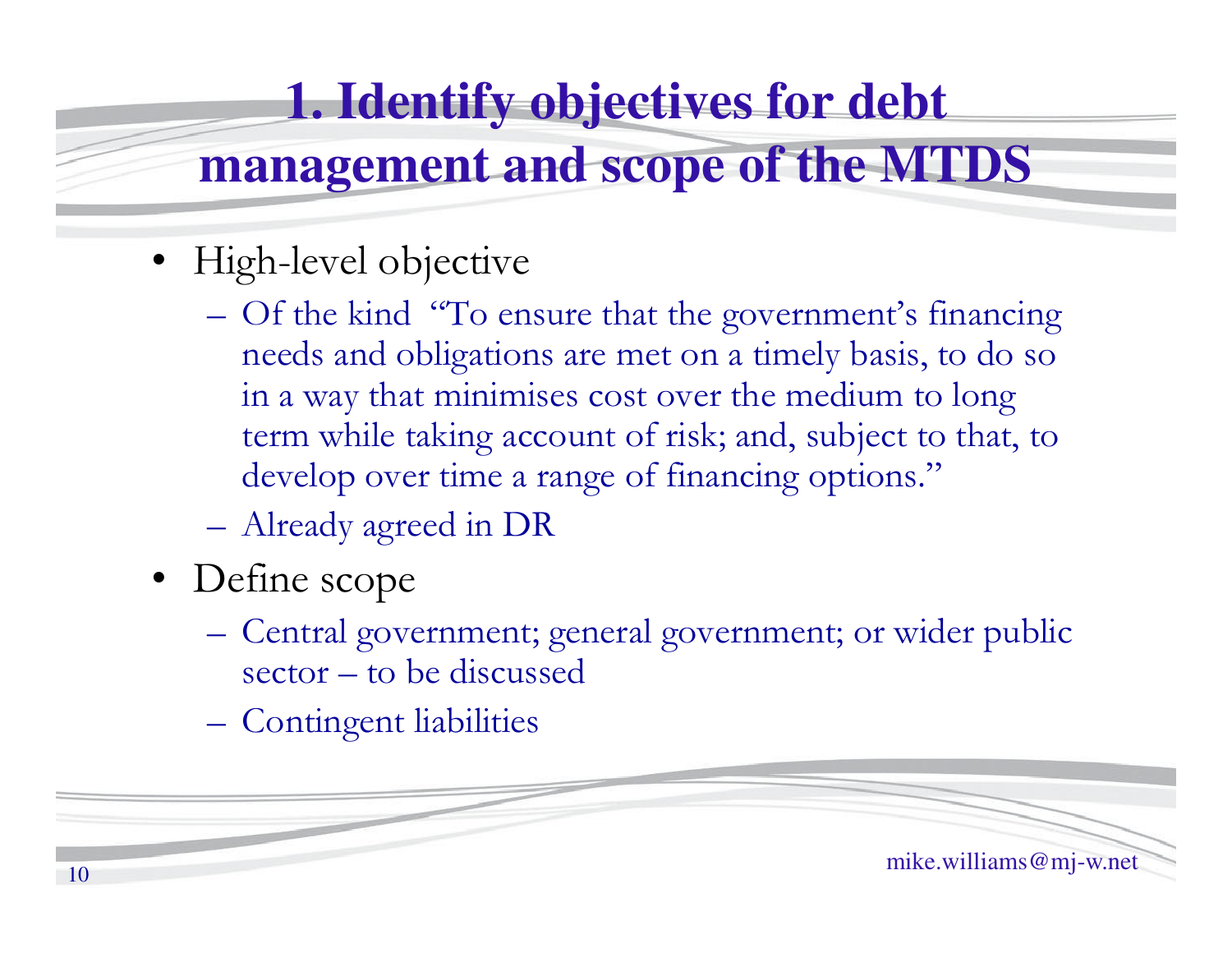# **2: Identify the cost and risk of the**

# **existing debt**

- • Data should comprise:
	- Total size of debt
	- Breakdown by currency, creditor type, and instrument type
- Debt servicing and debt maturity profile should be readily<br>determined and assessed determined and assessed
- Analyze the debt stock on the basis of key cost and risk •indicators [see later]
	- nominal and expected real interest rate cost
	- interest rate risk
	- foreign exchange rate risk
	- refinancing risk.
	- liquidity risk

11

• Based on this assessment, identify sources of vulnerability to existing debt

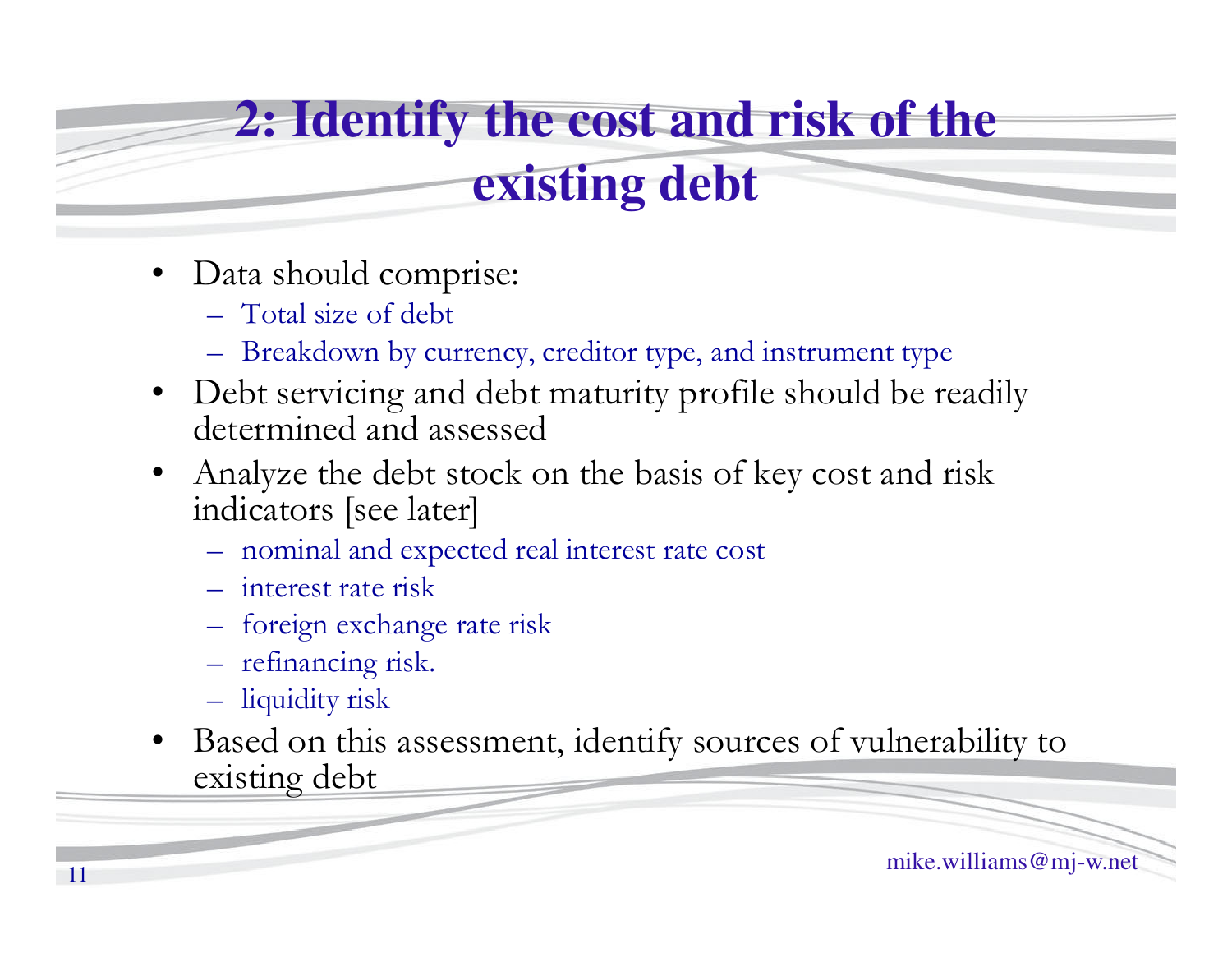#### **3: Identify potential funding sources**

- • Identify the characteristics of existing financing instruments
	- assess the relative cost and risk
- $\bullet$  Assess any limitations on the quantity/cost that could be borrowed from potential funding sources:
	- Concessional or multilateral funding mostly linked to projects
	- Programme lending highly advantageous but limited
	- Commercial borrowing very expensive
	- Limited scope for domestic borrowing
- Consider potential new financing instruments that might become available within the horizon of the MTDS
	- e.g. access to international capital markets, retail debt, local market reintroduce bills, introduce bonds, etc
	- – Identify any necessary preconditions, including systems, operational procedures, etc necessary to facilitate use of new instruments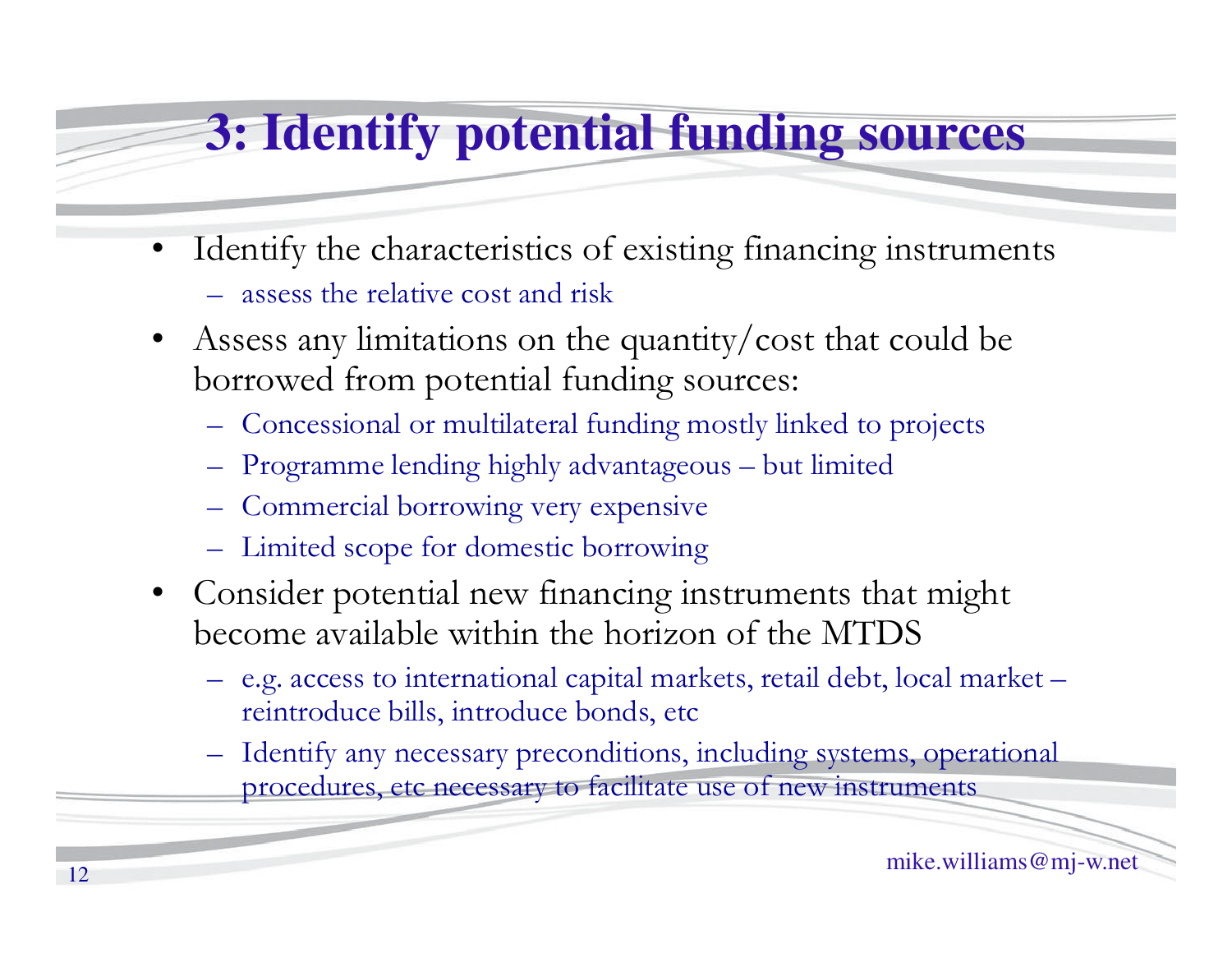# **4: Identify baseline projections and risks for key policy areas**

- $\bullet$  Identify baseline projections for key fiscal and monetary policy variables, market rates and main uncertainties
	- Includes assessing market conditions potentially faced when contracting new debt or rolling over existing debt
	- Ideally identify:
		- Likely path for monetary policy, interest and exchange rates
		- Other relevant factors, e.g. inflation, GDP, and credit rating
		- Expected level and shape of the domestic and relevant international yield curves
- • Requires interaction with fiscal and monetary policy authorities
	- Also consult officials in other policy areas
		- financial sector policies, regulatory policies or taxation policies
	- Clarify understanding of what could affect market environment for issuing debt
- $\bullet$ In relation to budget projections, information largely same as used in DSA
- • Also identify relevant risk scenarios
	- –should reflect the stress tests and scenarios analyzed within the DSA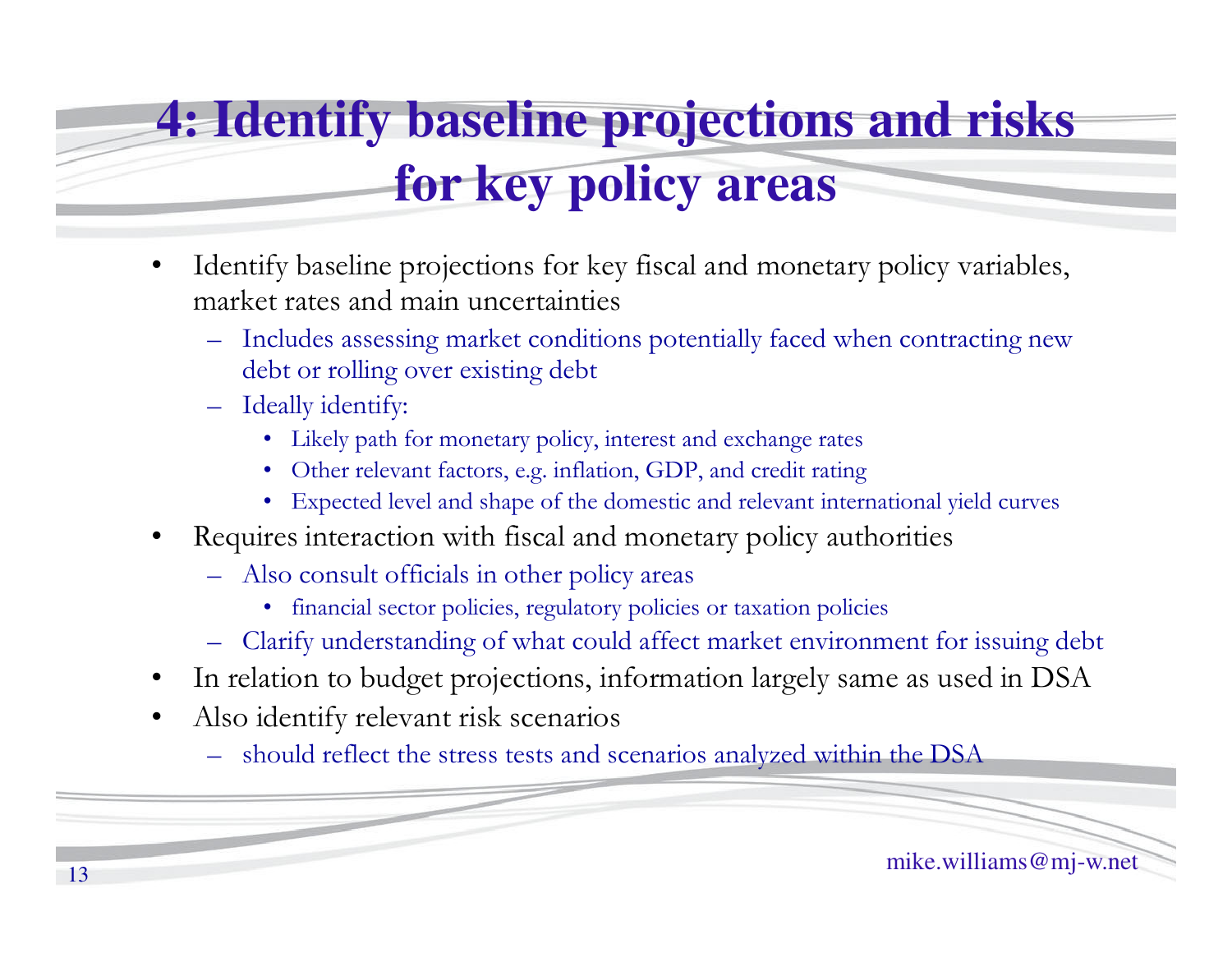#### **5: Review longer-term structural factors**

- Identify long-term structural features that may influence the desirable debt composition
- Specific structural factors might include:
	- –Dependence on tourism [and exposure to FX risk]
	- **Hart Committee Committee** – Terms of trade developments **Hart Committee Committee** – long-term trend in real exchange rate
	- Access to concessional financing
- These factors influence the relative costs and risks of different strategic choices
	- –e.g. foreign currency versus domestic currency, and longversus short-maturity domestic currency debt

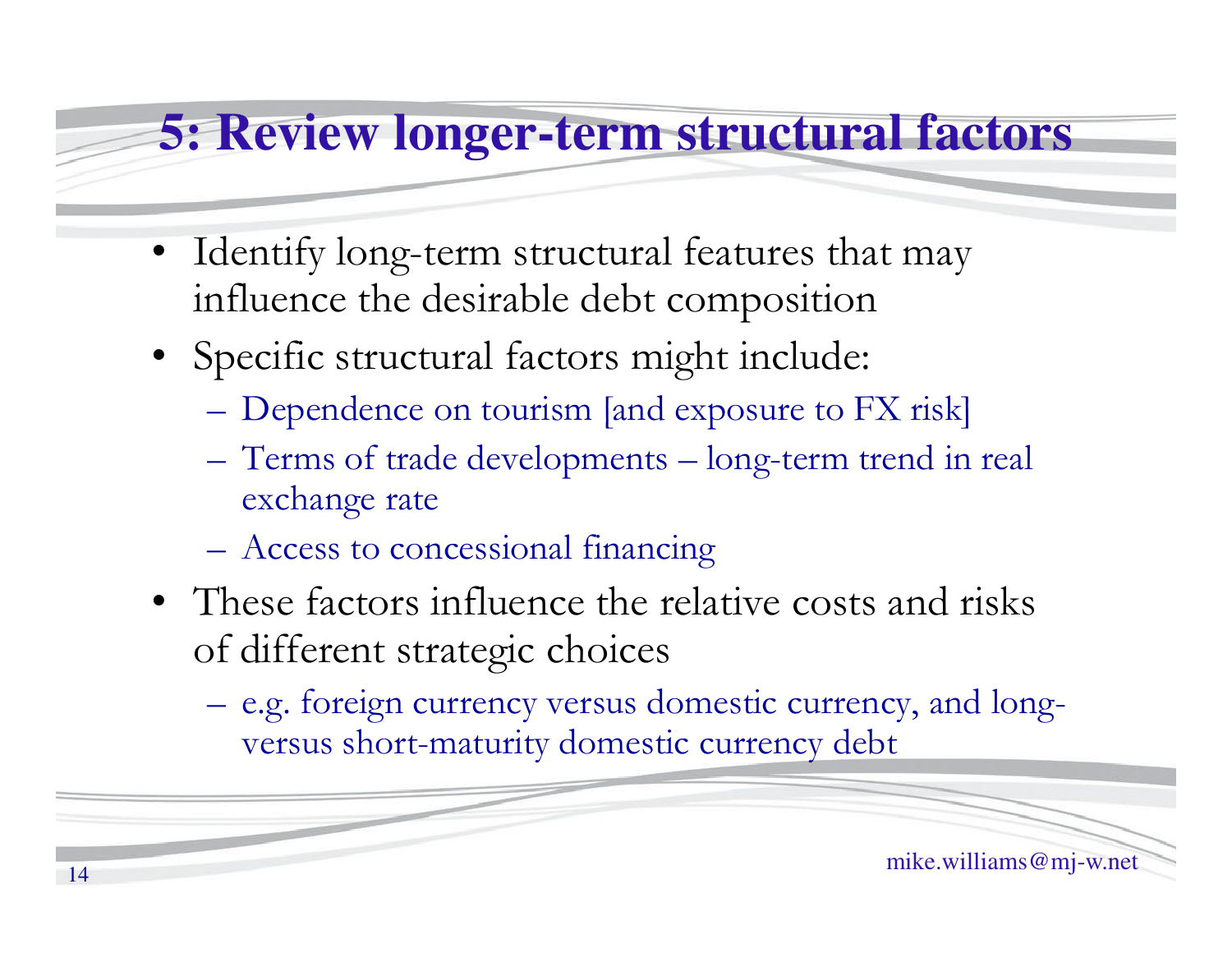# **6: Identify the cost-risk tradeoffs for alternativedebt management strategies**

- Assess performance qualitatively or quantitatively of range of alternative strategies, including impact on debt sustainability indicators
- $\bullet$  Initially consider the existing implicit debt management strategy, reflected in the existing debt composition. Then:
	- Identify alternative strategies that could help mitigate key vulnerabilities
	- Consider strategies that support development of domestic markets
- With appropriate tools, undertake quantitative assessment of the cost and risk of the alternative strategies (see later)
	- Consider debt characteristics that would offset key causes of volatility
- $\bullet$  Test proposed set of strategies against the limits (identified in step 3), to ensure they will be feasible to implement
	- Identify any broader policy issues that constrain feasible strategies
	- Address as part of the future agenda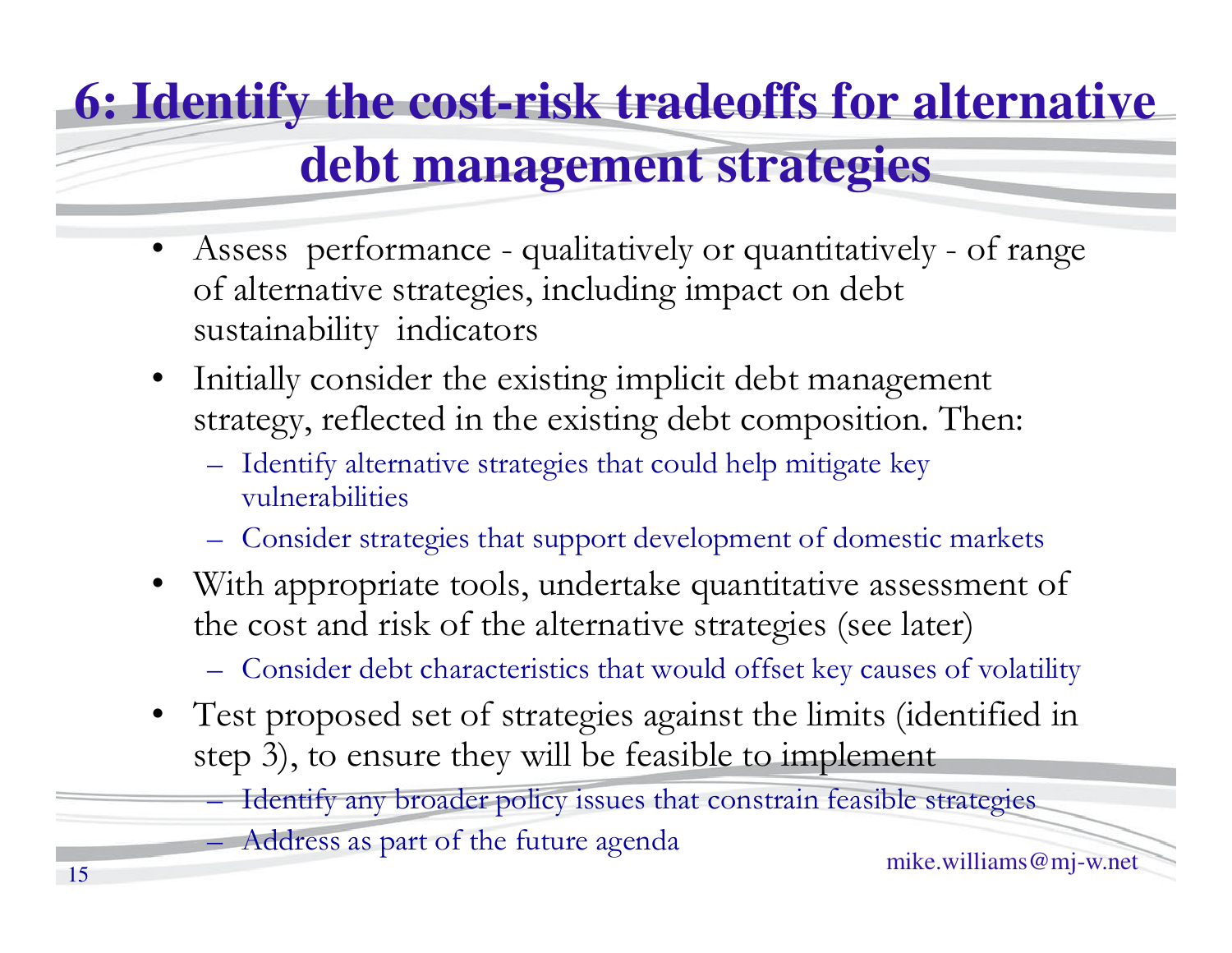#### **7: Review implications of possible strategies**

- Review implications of candidate strategies with fiscal and monetary policy authorities. Identify:
	- **Hart Committee Committee** Implications for risk to budget: e.g. avoid adding to variability in debt servicing flows
	- –Impact on central bank's ability to conduct monetary policy operations
	- –Impact on balance of payments or exchange rate
- Also consider market impact
	- –Vulnerability of banking system
	- Risk of domestic crowding out

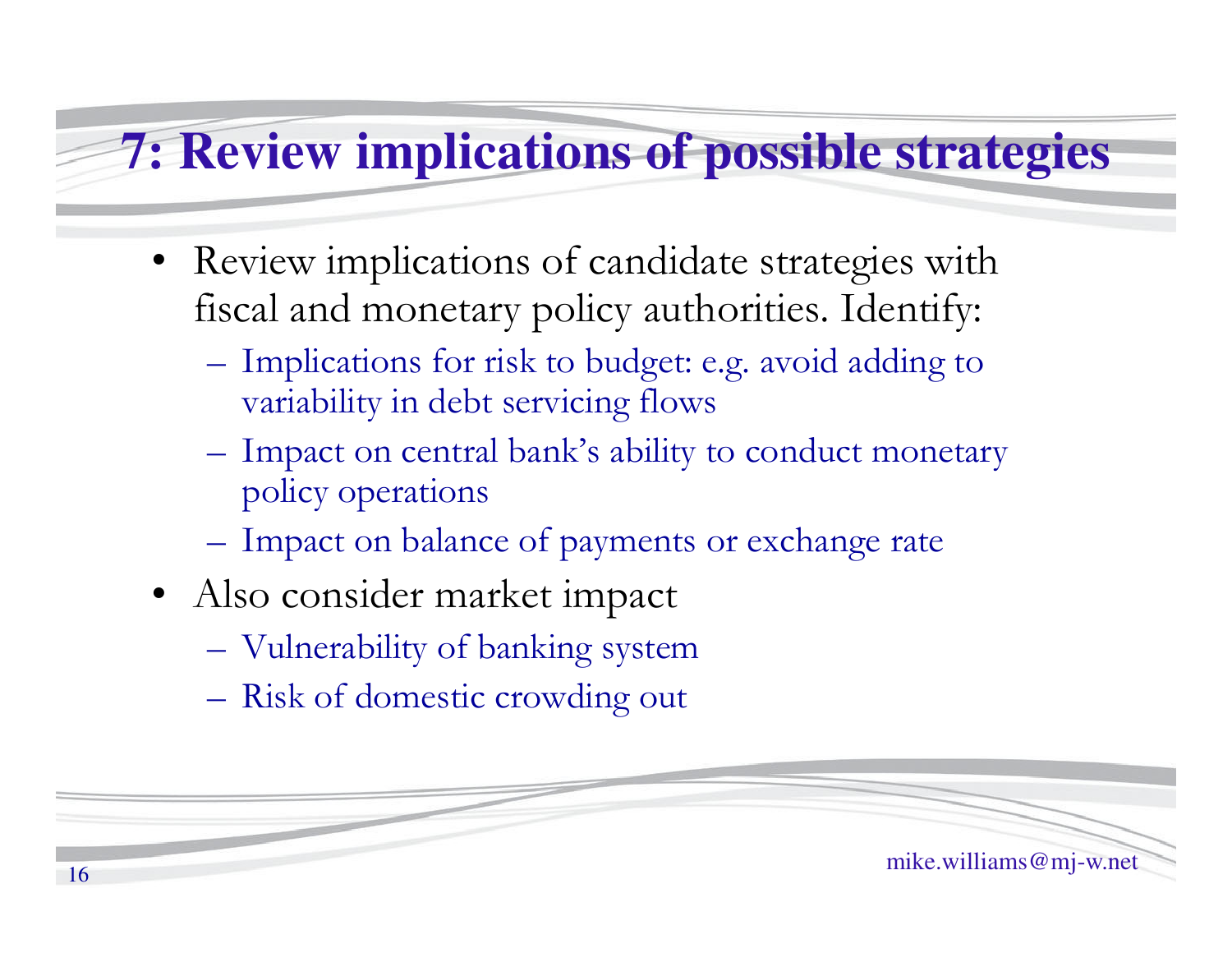# **8: Submit recommendation on proposed MTDS for approval**

- $\bullet$  Submit recommendation [to Minister/Cabinet] with alternatives
- • Consider other factors
	- the potential implications of each strategy for the development of the markets
	- regulatory concerns, such as concern about the exposure of the banking system
- Once approved, the debt management strategy should be<br>formalized and an explicit mandate circa to the debt. •formalized and an explicit mandate given to the debt managers to implement the strategy
- The MTDS is specified for the medium to long term; but important to review periodically
	- Assess if assumptions still hold and impact of changed circumstances
	- Review annually or identify triggers for review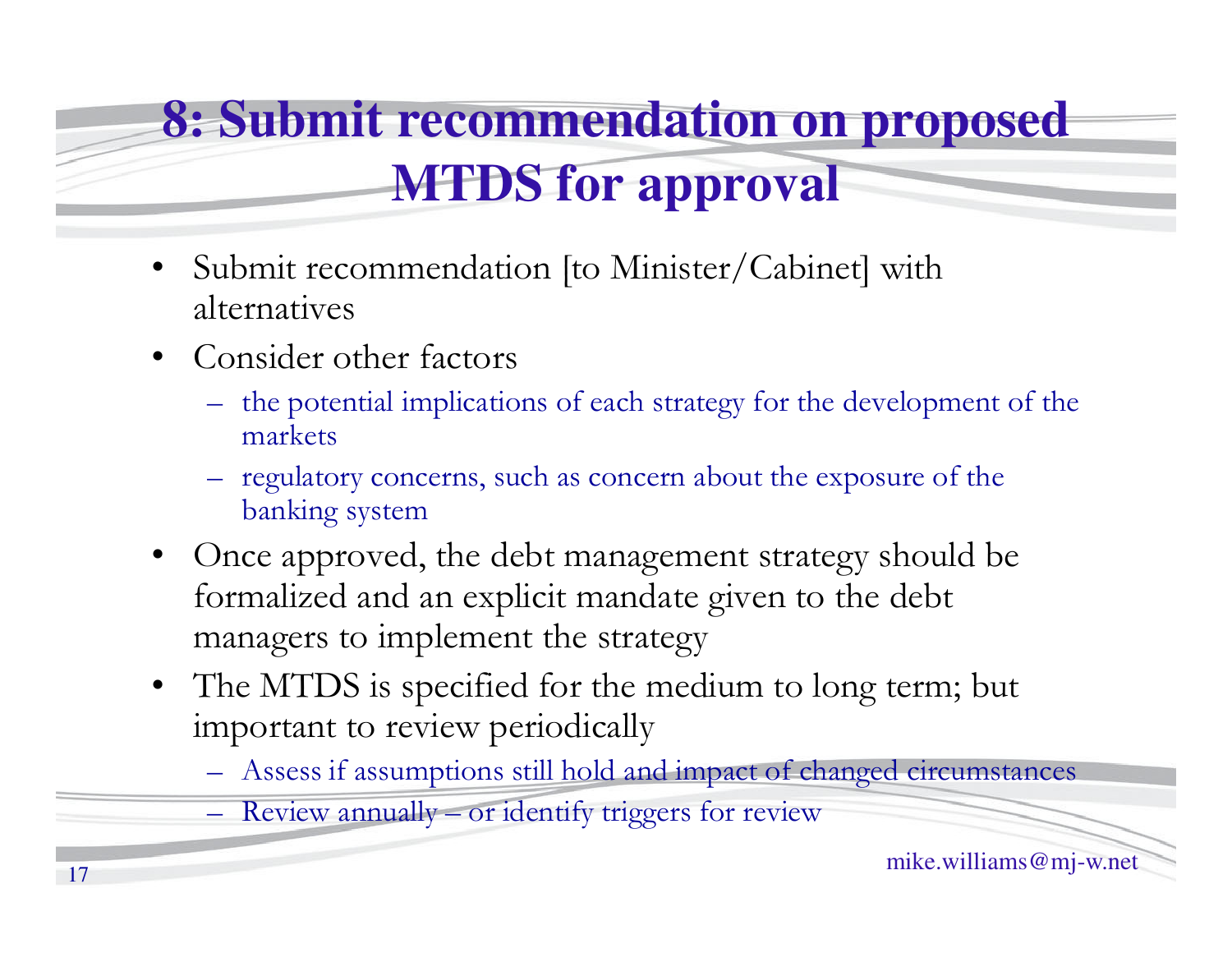# **Dissemination of the MTDS**

- • Once the MTDS has been agreed and formalized, it should be made public – e.g. with annual budget or MTFF
- $\bullet$  Good reasons for publication
	- Objectives enhanced if the goals are understood and authorities make a credible commitment to meet them
	- $-$  Accountability debt porttolio poses sioni Accountability: debt portfolio poses significant risks - must assure markets and wider public that they are being well managed
	- Disclosure of the borrowing programme increases certainty for investors – lowers borrowing cost to government in the long run
	- Self interest of debt managers: public strategy reduces risk of criticism in future "with wisdom of hindsight"
- $\bullet$  Consider the audience
	- –Minister, Parliament, financial markets, public….
	- Simplicity and clarity promote transparency and accountability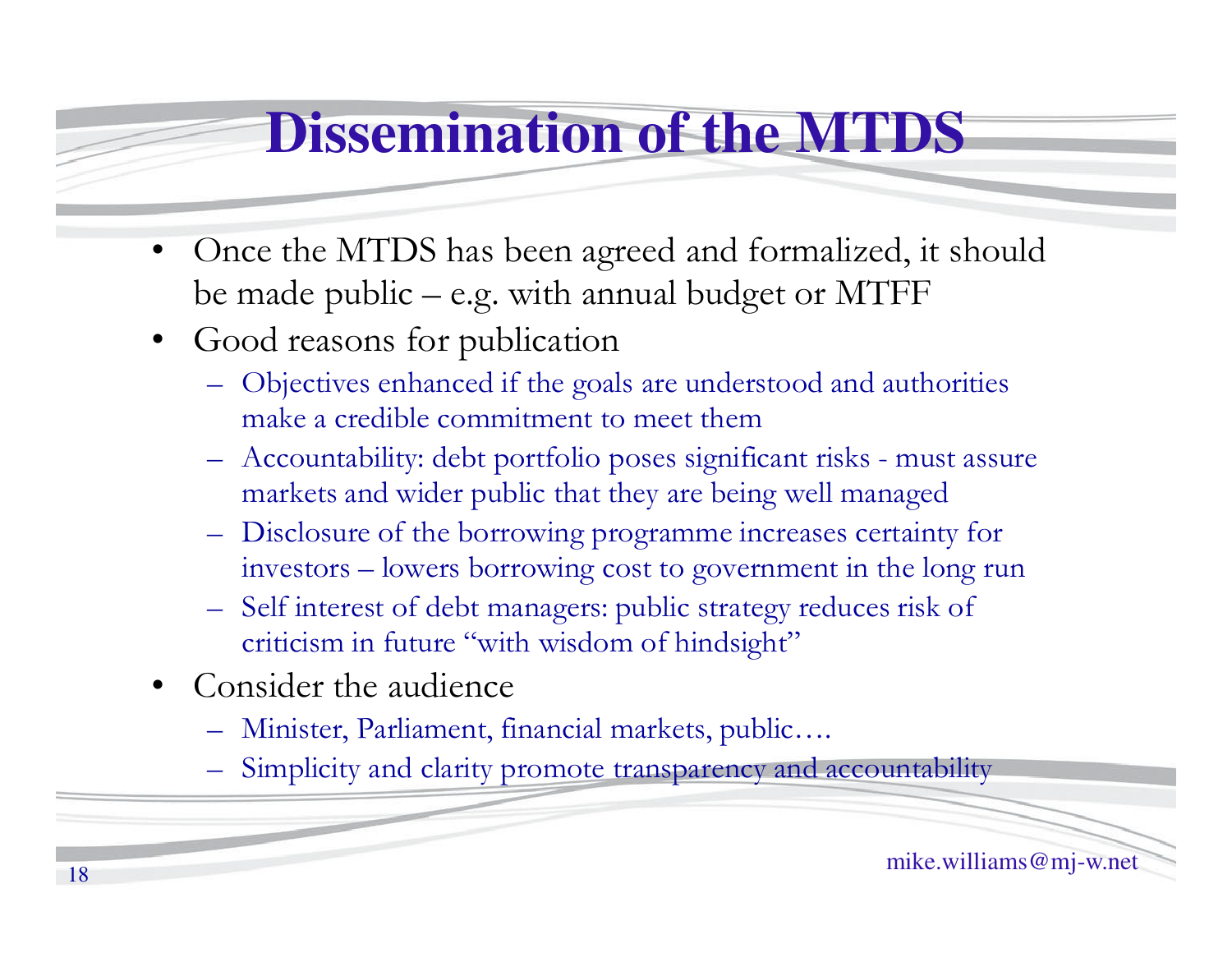#### **Template for a Published Debt**

#### **Management Strategy Document - 1**

- $\bullet$  Objectives and Scope
	- –Description of debt management objectives and the scope of the MTDS
	- Regulatory and institutional framework
- $\bullet$  Existing Debt Portfolio
	- –Economic policy context and background
	- Historical analysis of the debt portfolio
		- Changes in its size (including relative to GDP) and composition through time
	- – Commentary on changes in relevant market variables along with significant events in the evolution of the debt.
	- –Analysis of risks associated with current debt structure
- $\bullet$  The environment for debt management going forward
	- –Fiscal and debt projections; debt sustainability analysis
	- –Assumptions about exchange and interest rates
	- Constraints on portfolio choice
		- including those relating to market development and monetary policy implementation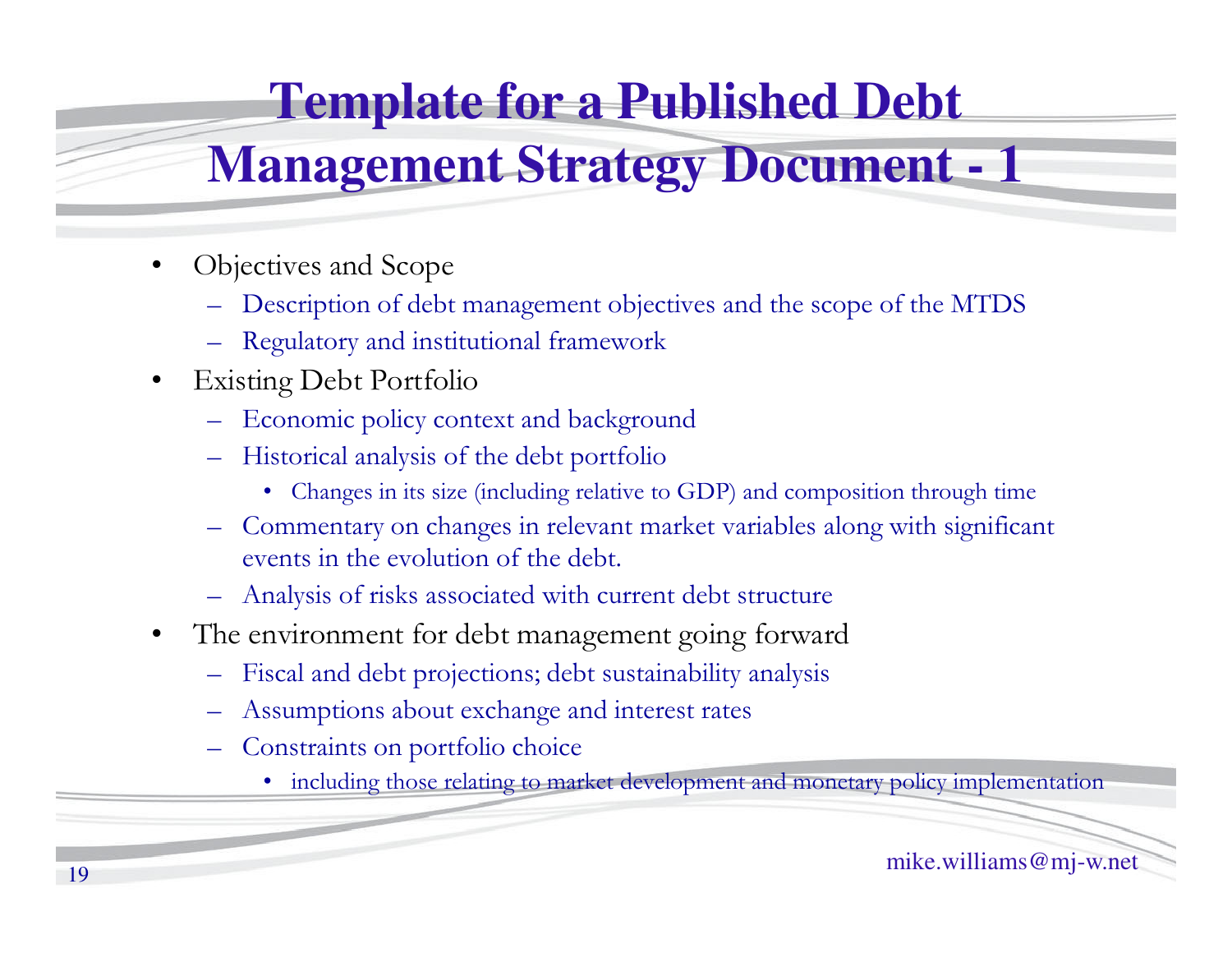#### **Template for a Published Debt**

#### **Management Strategy Document - 2**

- • The MTDS
	- – The analysis undertaken to support the recommended debt strategy
		- Make clear the assumptions used and limitations of the analysis
- $\bullet$  Set out the recommended strategy and its rationale
	- Specify targets for instrument composition or specific indicators of cost or risk
		- Debt volume, currency composition, duration, redemption profile, guarantees, etc
	- –[Possible benchmark portfolio]
	- –At initial stages indicators could be more descriptive, e.g., "to increase the share of domestic currency debt or gradually extend maturities." Over time targets could become more precise, e.g., "setting a portfolio target of 60 percent domestic currency debts"
	- – Measures or projects to manage non-quantifiable risks and remove constraints
		- Development of domestic market, attracting investors, investment in systems, etc
- • The MTDS is specified for the medium to long term; but important to review periodically to assess if assumptions still hold

– Strategy document could include a description of the review processes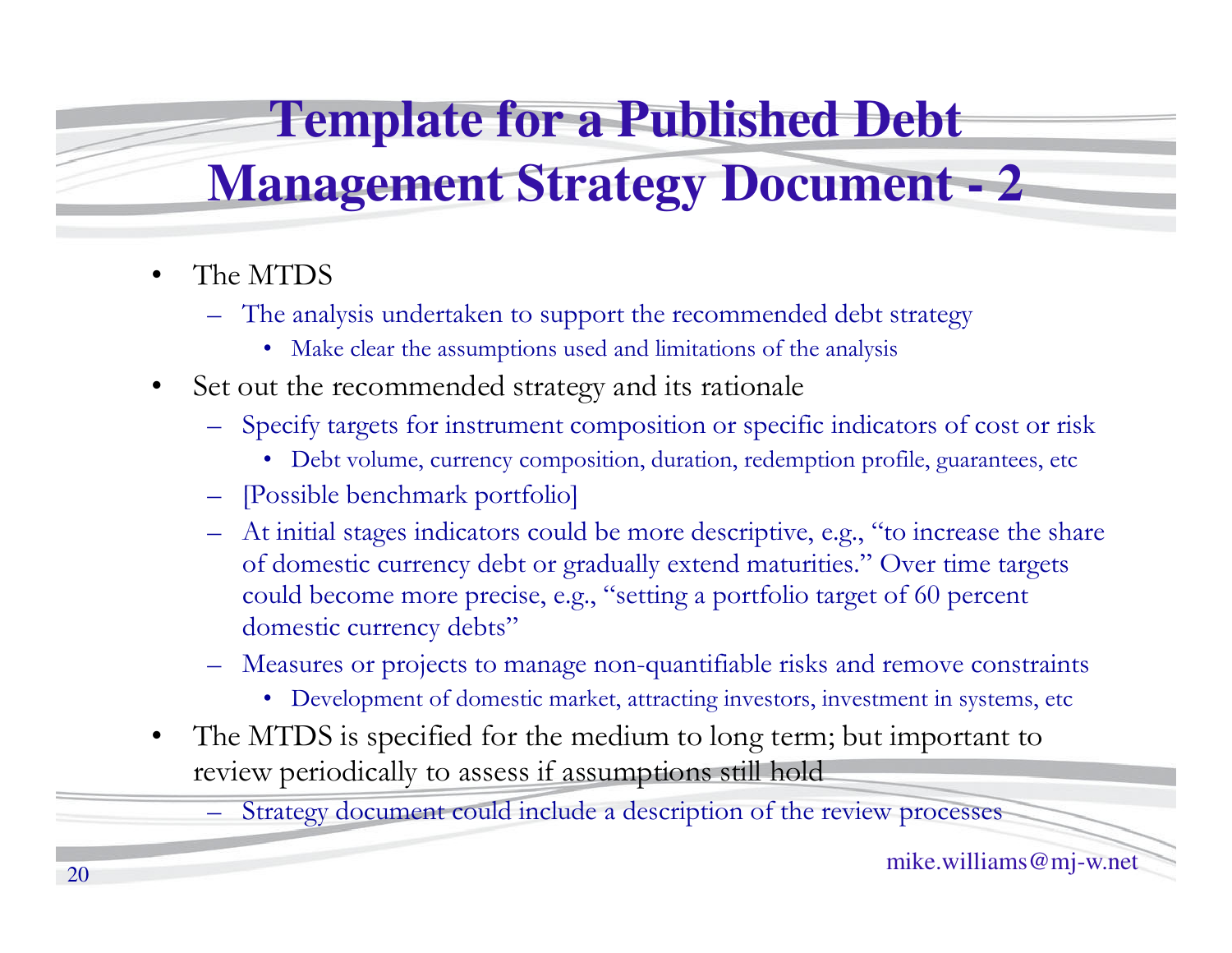# **MTDS: Lifting the Constraints**

- $\bullet$  Process for developing and implementing MTDS will highlight key bottlenecks that constrain the set of feasible strategies, e.g.
	- Shallow local debt markets
	- Limits on longer term availability of (concessional) external finance
- Other factors that can arise
	- Debt management capacity
	- Clarity in institutional roles and responsibilities
	- Potential conflict with operating framework for monetary policy
- • Important to identify steps needed to relieve these constraints
- $\bullet$  Identify need for follow-up action (inc technical assistance, internal decision making etc)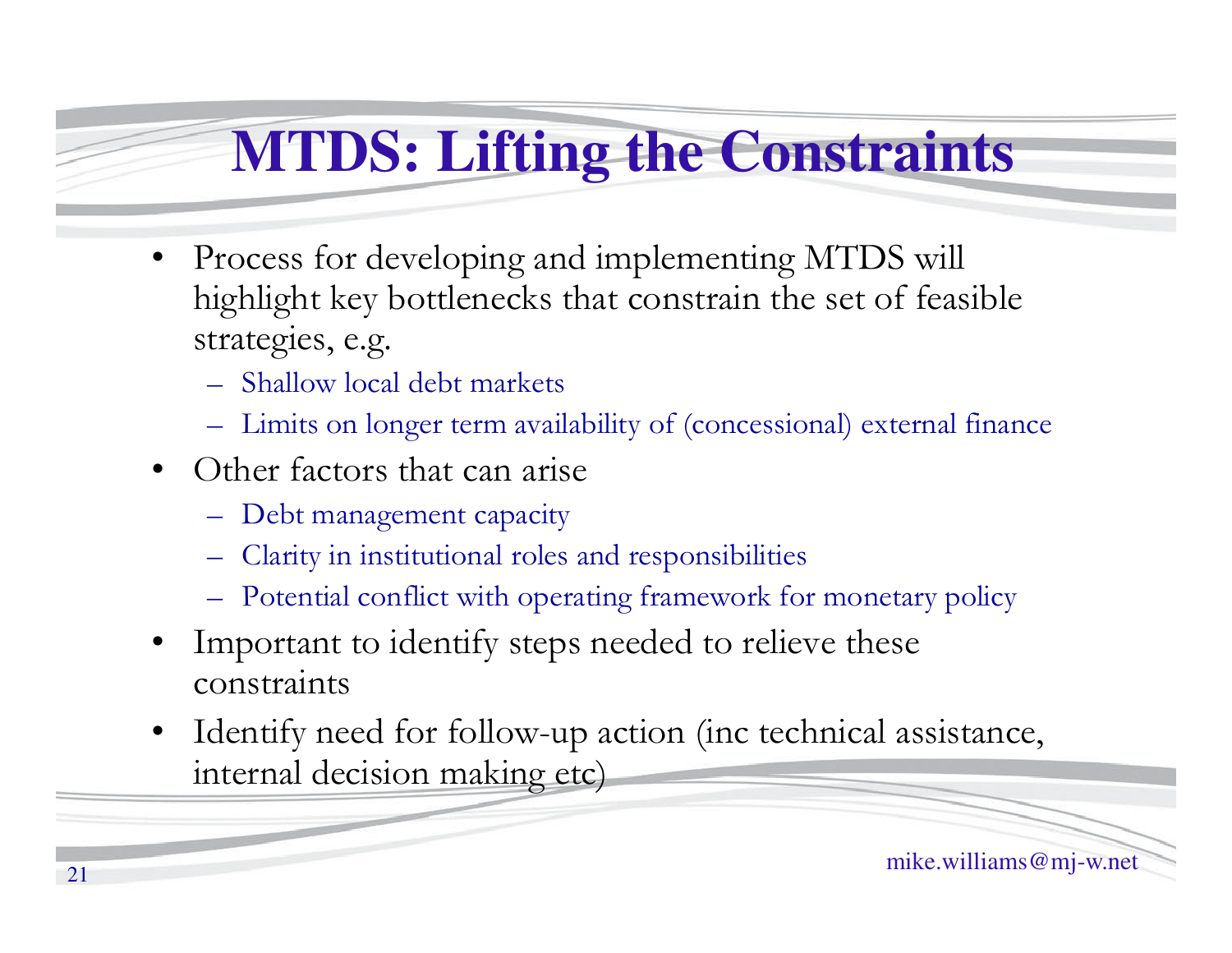# **Implementation, Monitoring and Review**

• Implementation

22

- Annual financing plan see later
- Need effective monitoring arrangements
	- **Hart Committee Committee** To ensure programme is on-track
	- **Hart Committee Committee** To re-evaluate risks and verify strategy
		- Check impact of operations on key risk indicators of choice
		- Modify strategy if necessary
		- Monitor changes in macro-environment
	- Linked to decision-making and accountability framework

mike.williams@mj-w.net

- Key role for "middle office" function
	- **Hart Committee Committee** Reporting internally and externally
	- **Hart Committee Committee** Monitoring risk indicators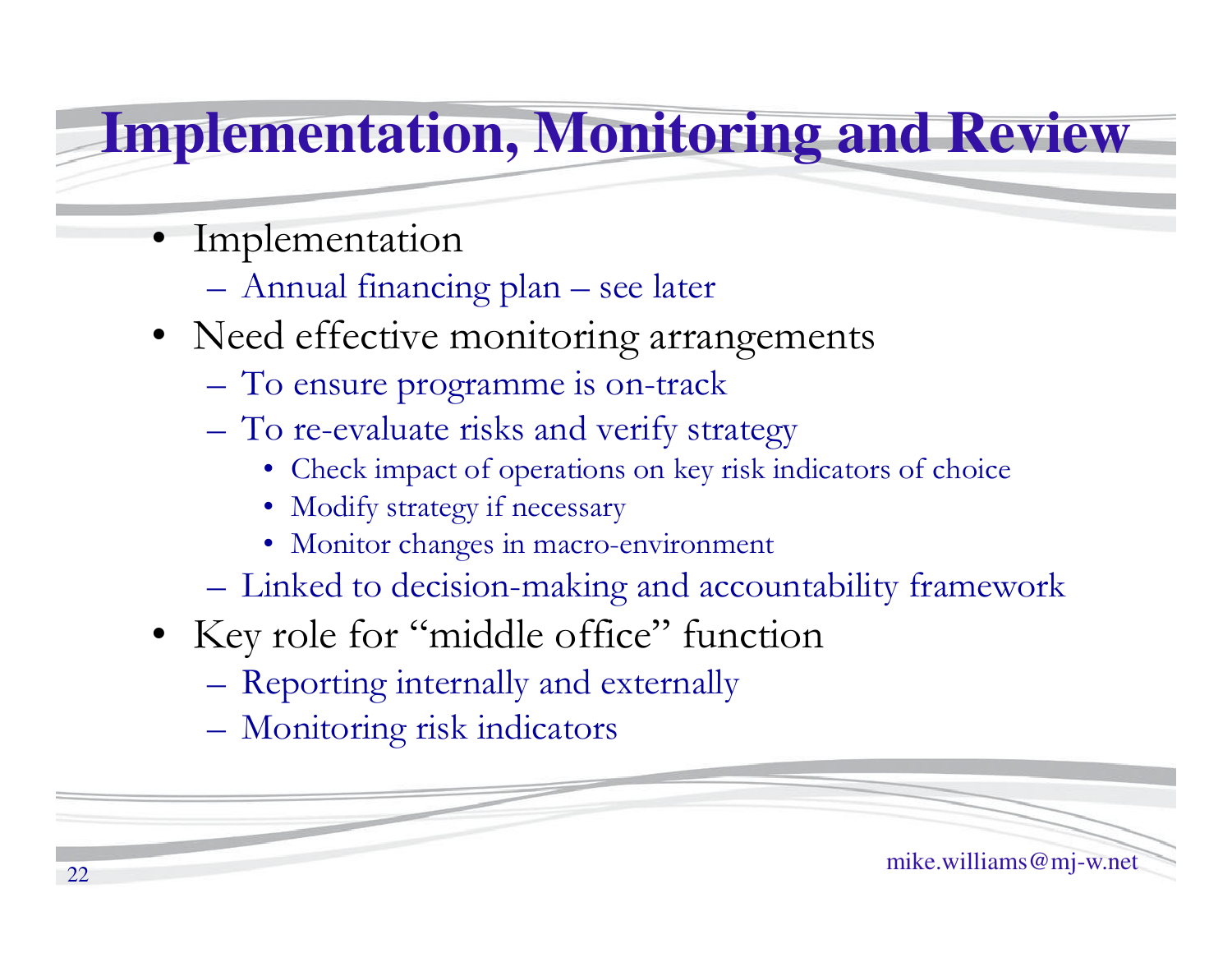

# **Risk Indicators and Sensitivity Analysis**

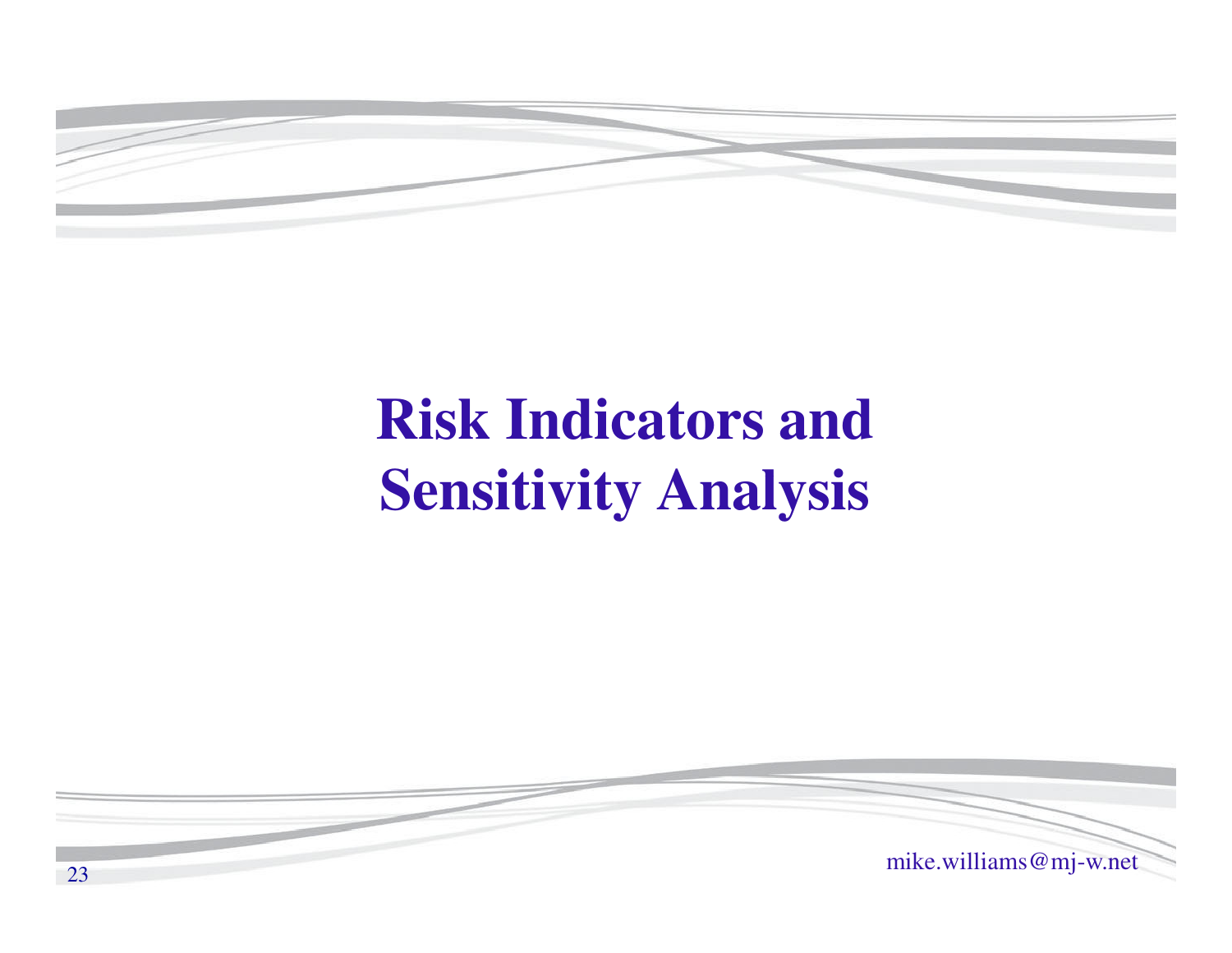# **Risk Indicators**

#### Interest rate risk

•

- Ratio of fixed to floating rate debt in debt stock
- –Amount of (or share of) the debt stock refixing in a period
- –Average time to refixing of the debt portfolio
- $\bullet$  Refinancing (roll-over) risk
	- –The redemption profile of the outstanding debt.
	- –Proportion of stock falling due within a period [adjusted by liquid assets]
	- Average time to maturity
- • Foreign exchange rate risk
	- –Ratio of foreign currency debt to total debt
	- –Mismatch between foreign currency liabilities and foreign currency reserves
- $\bullet$  Other useful debt indicators
	- –The net present value (NPV) of the total debt
	- Liquidity risk indicators
		- Ratio of assets maturing in one year to debt maturing in same period
		- • Ratio of short term debt to tax revenue or short term external debt to international reserves

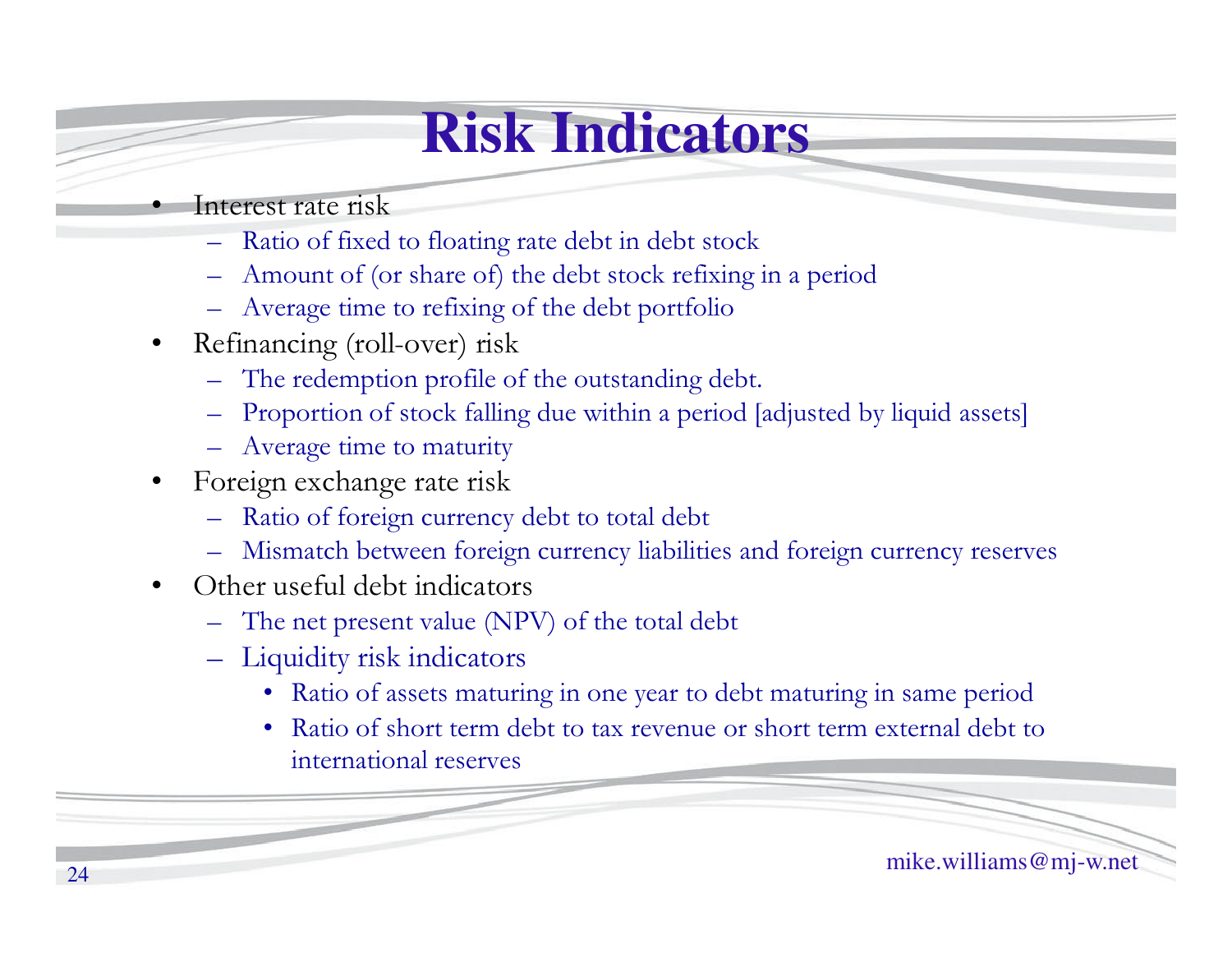#### **Increase in Interest Rates of 1%**

- Debt servicing cost increases in future
	- this is a loss but will have a lagged impact
- Face or nominal value does not change
	- **Hart Committee Committee** though it may have to increase when refinanced
- Market or fair value of the debt decreases
	- – $-$  this is a gain – a balance sheet transfer from investors to the government
	- **Hart Committee Committee** but not of much help if cost and risk objectives are<br>defined primarily in cash terms defined primarily in cash terms
		- especially if investors demand a risk premium in future
- Note: higher inflation similarly taxes investors to<br>benefit of covernment benefit of government

–but investors will require higher interest rates in future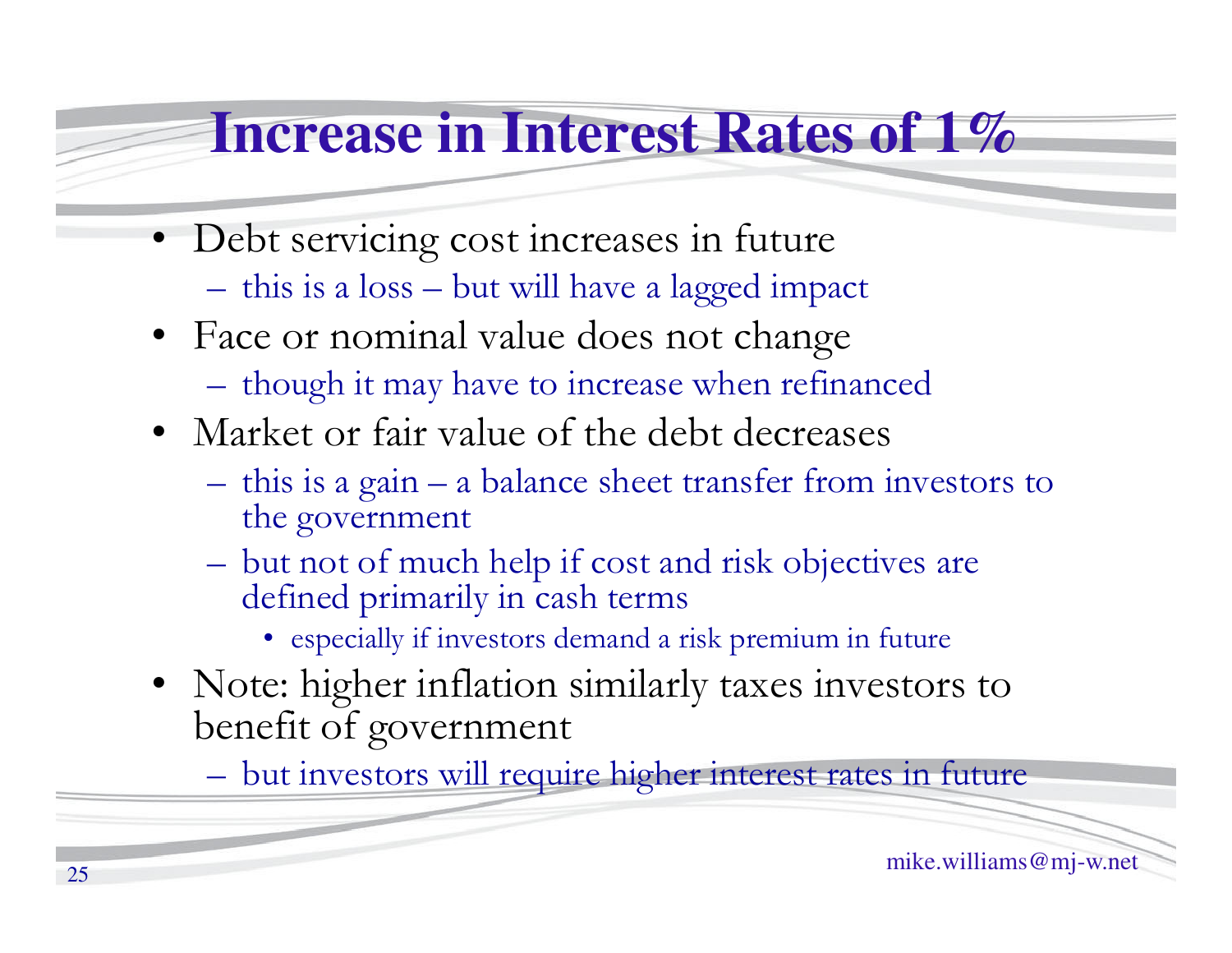#### **Time to Refixing**

Average Time to Maturity =

 $\Sigma$ [(Value of bond)\*(Days to Maturity)] ∑(Value of bonds)

Average Time to Resetting (for floating rate bond) =

∑[(Value of bond)\*(Days to Resetting)] <sup>∑</sup>(Value of bonds)

Average Time to Refixing =

Weighted average of Time to Maturity for Fixed rate bonds and average time to resetting for floating rate bonds

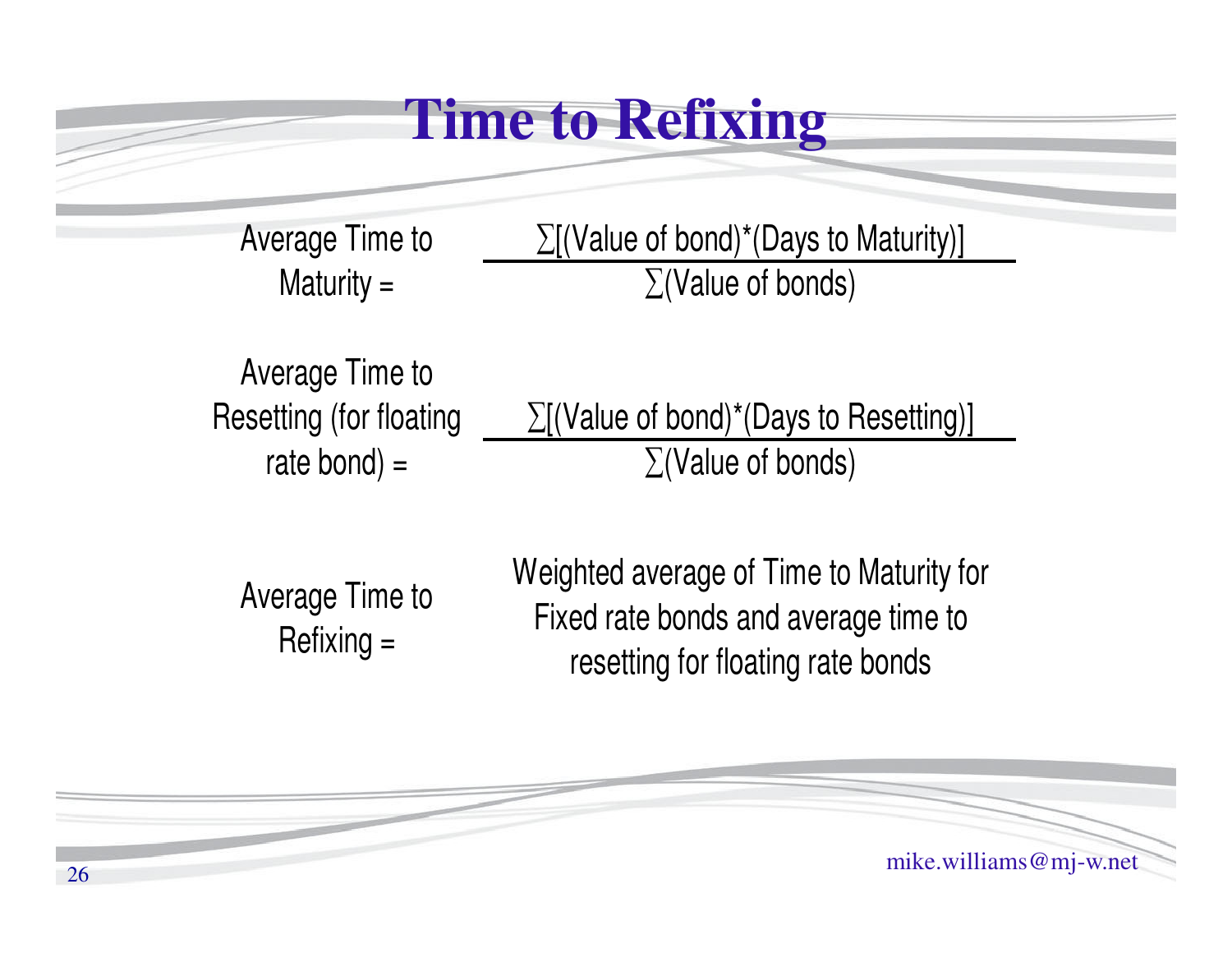

# **Cost-Risk Analysis**

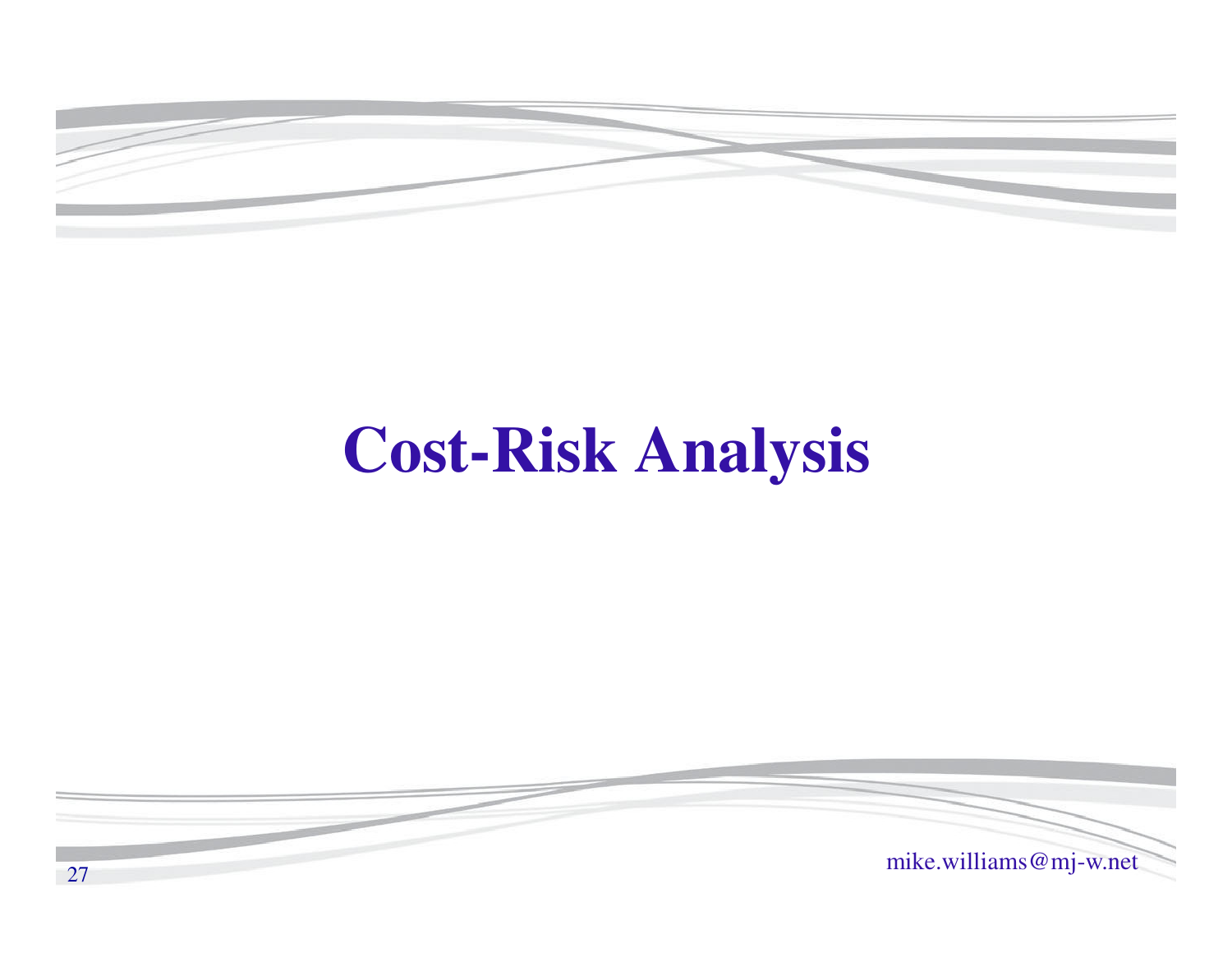# **Developing Cost-Risk Analysis**

- •Framework to model risk and identify cost v risk trade-offs
- • Exploring the cost and risk characteristics of different issuance strategies and comparing them
	- $\equiv$  1 ost  $\equiv$  debt setwicing costs (usually as  $\%$  $Cost = debt$  servicing costs (usually as % of GDP)
	- Risk = volatility of debt servicing costs
- • Basic methodology
	- Specify base case for financing requirement and servicing costs
	- Assess different issuance strategies against range of macroeconomic scenarios – deterministically or stochastically generated
		- Stress tests to ensure that portfolio and government can cope with possible economic shocks
		- Take account of contingent liabilities
		- Assess cost and risk v base case
	- Test for different debt issuance programmes
	- Identify preferred issuance programme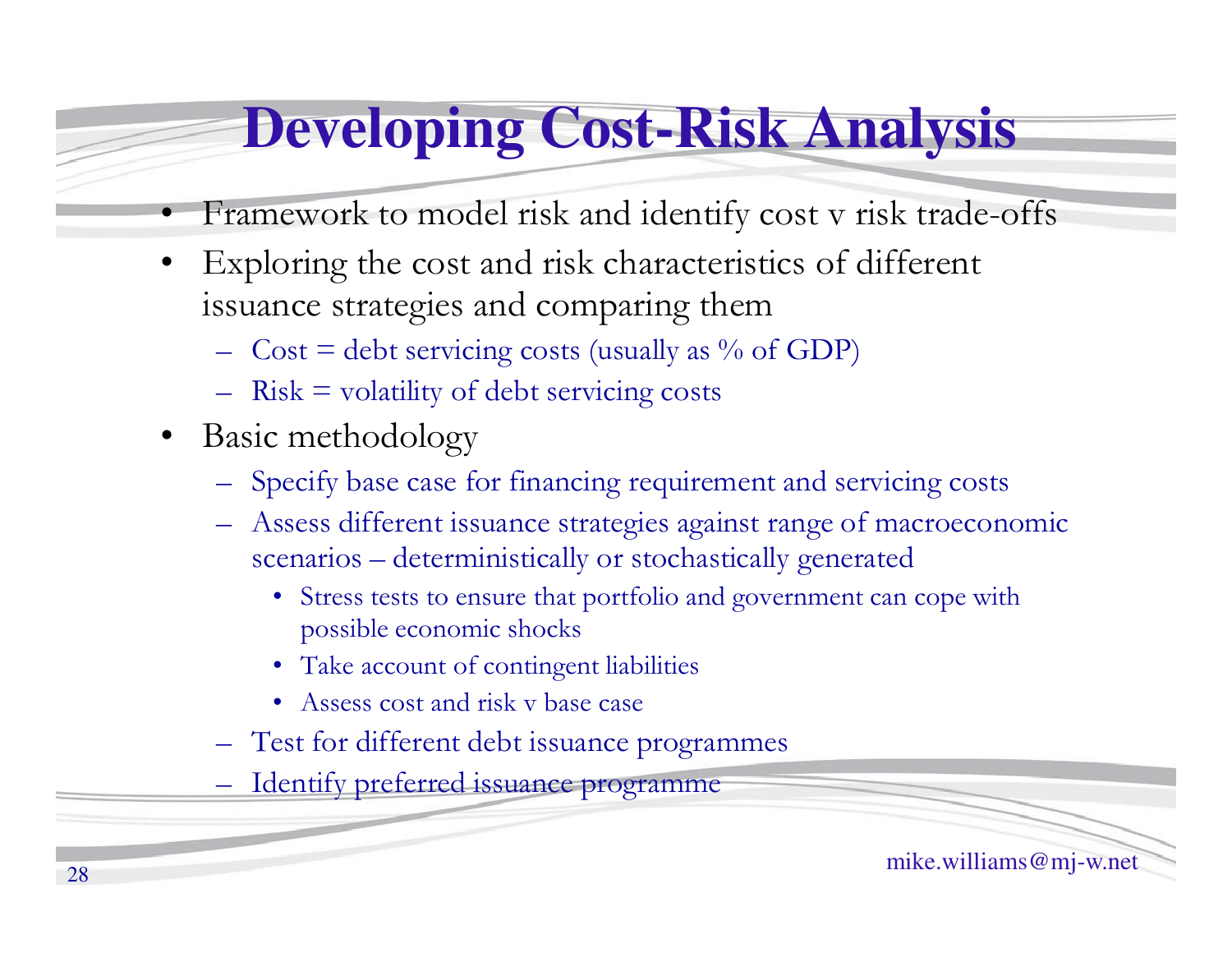# **Identifying the Trade-off**

- • The Conceptual Problem
	- Identify issuance mix that delivers over<br>time the portfolio that has the preferred time the portfolio that has the preferred cost-risk trade-off from the point of view of the issuer
	- Note that
		- Scenarios and models are decision making<br>tools, not forecasts tools, not forecasts
		- Long term analysis e.g. quarterly based model with 10 year horizon; not about next year's costs
- • Identify ways to shape portfolio to preferred structure
	- New issuance, restructuring, active management



- •Focus is on debt portfolio – but same principles apply to other assets & liabilities
- => explore cash flow characteristics of assets & liabilities scope for hedging

•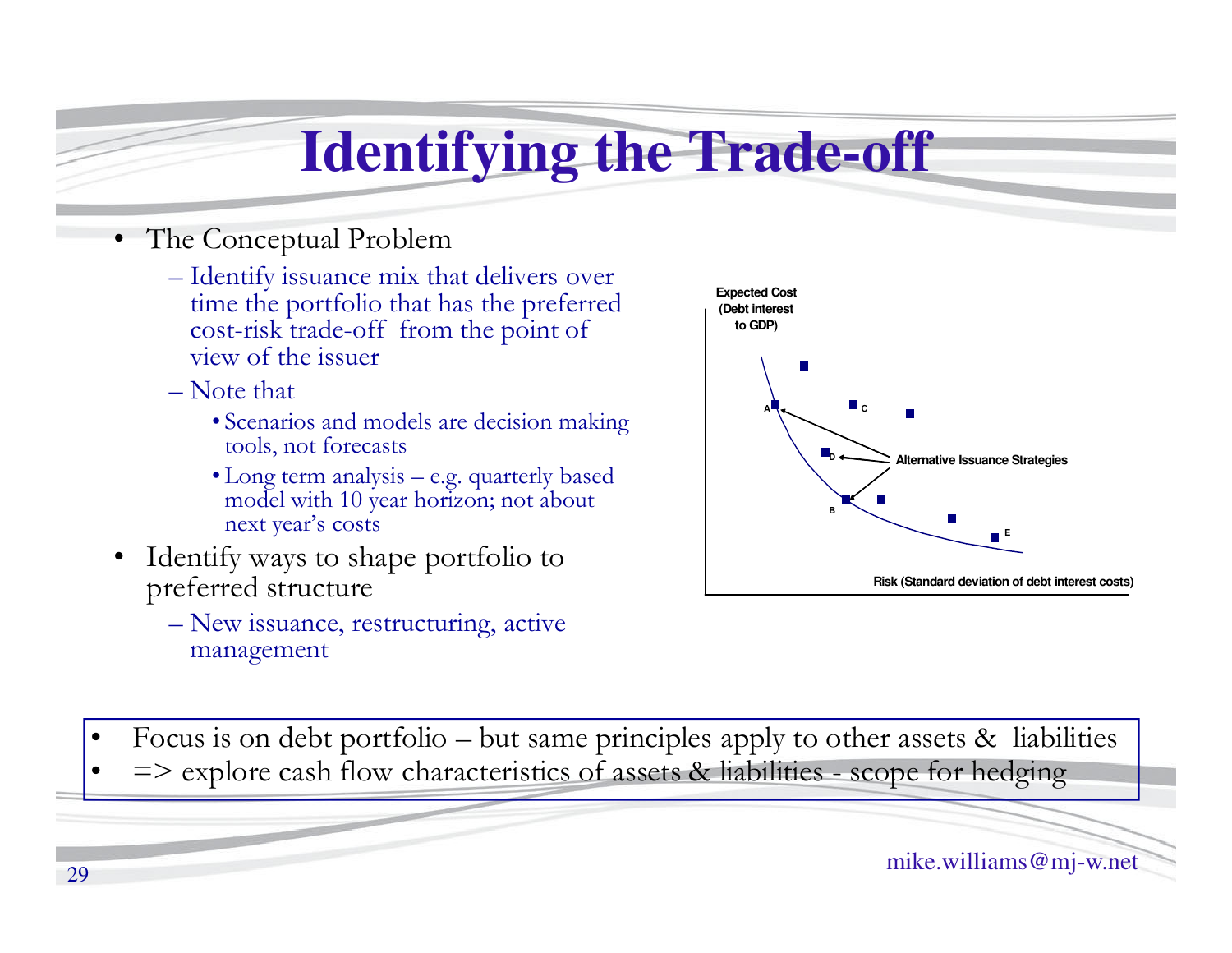#### **Asset Liability Management (ALM)**

- • ALM framework – risks of government liabilities measured relative to its assets (including its power to tax)
	- –Allows matching of cash flows from assets and liabilities and a framework for measuring costs and risks
	- $\mathcal{L}_{\mathcal{A}}$ Offsetting movements in costs and revenues in response to shocks helps to stabilise debt/GDP ratio
- • Possible to model jointly debt servicing costs and revenues – but complex
	- $\mathcal{L}_{\mathcal{A}}$ Requires jointly modeling interest and exchange rates, macro variables and the government's assets and liabilities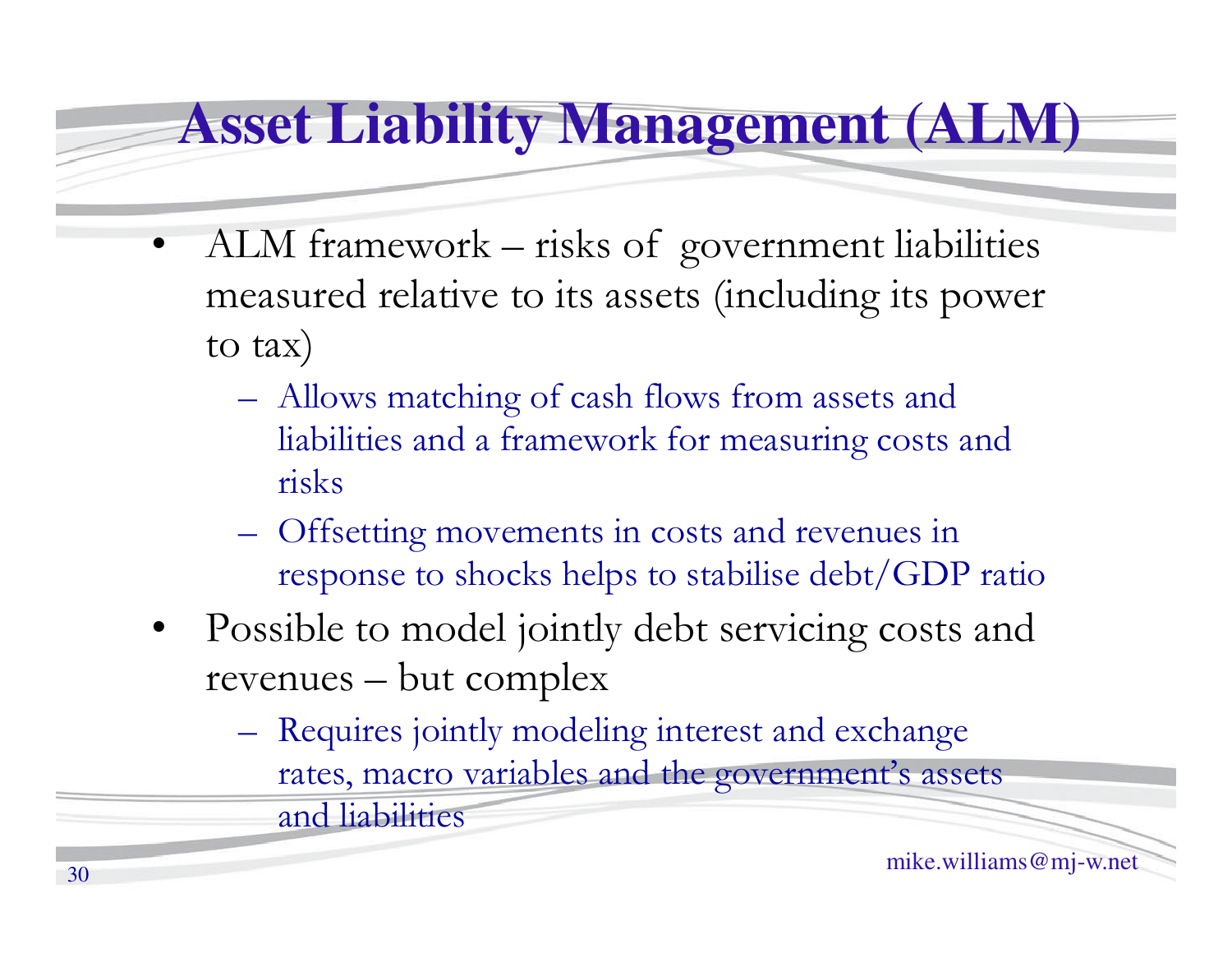# **Simplifying the Approach**

- • Many debt offices simplify the process by focusing on liabilities only – the traditional scenario approach to optimisation
	- **Hart Committee Committee** Implicitly assumes that assets are denominated in local<br>currency and of long duration currency and of long duration
	- –Risk measured in terms of volatility of debt service in<br>local currency over the medium to long term local currency over the medium to long term
- In practice combine the approaches: two stages
	- **Hart Committee Committee** Matching explicitly the risk characteristics of various<br>financial assets and liabilities on the covernment's financial assets and liabilities on the government's balance sheet (asset and liability management at the sub-portfolio level)
		- E.g., short-term investments, FX reserves, pension funds
	- –Relating the cost and risk of the residual debt relative<br>to GDP (sometimes referred to as "fiscal insurance") to GDP (sometimes referred to as "fiscal insurance")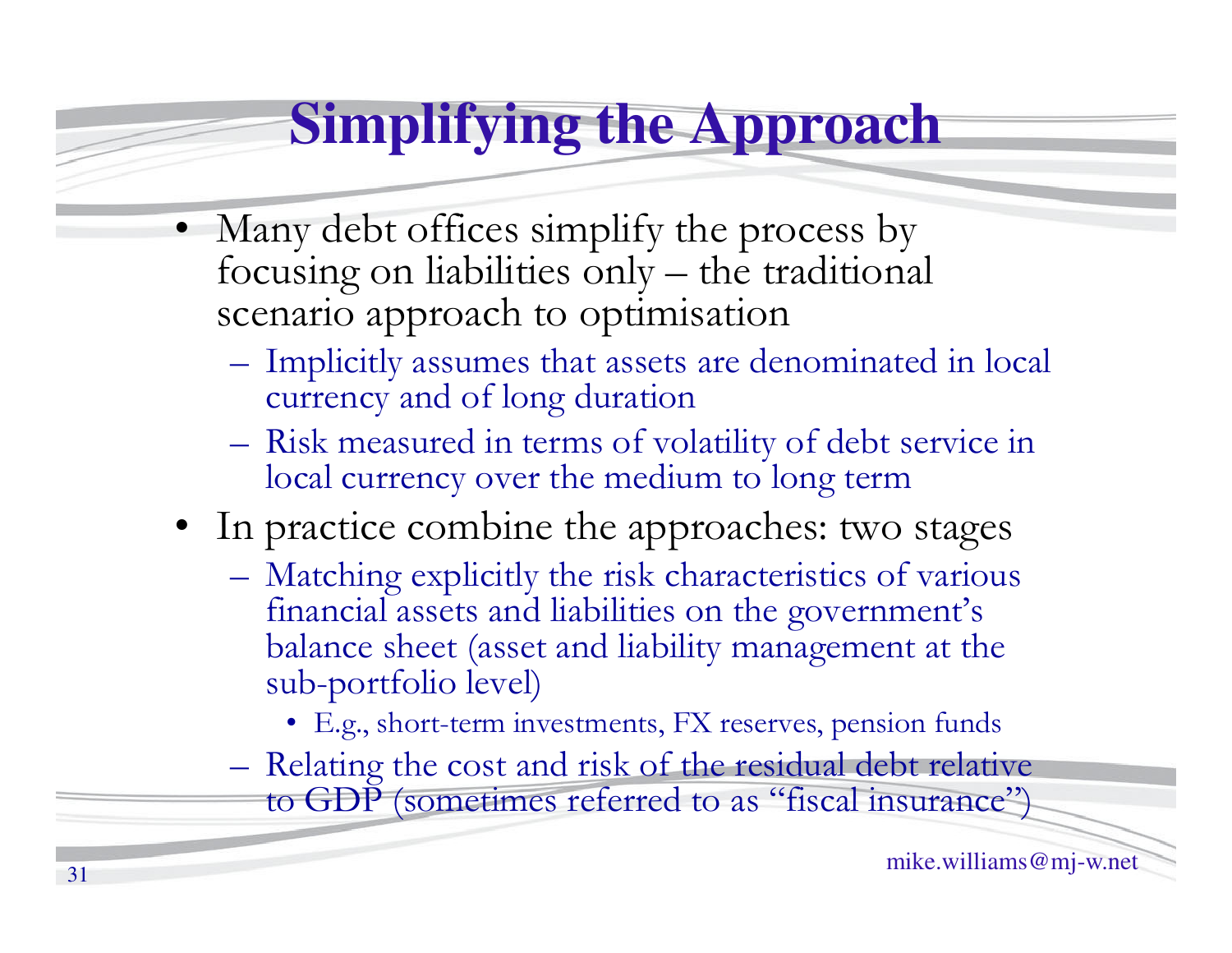#### **Stylised Balance Sheet**

 $\bullet$ "Government" balance sheet (integrating central bank)

| <b>Assets</b>                                                        | <b>Liabilities</b>         |  |
|----------------------------------------------------------------------|----------------------------|--|
| <b>PV</b> of Tax Revenues                                            | <b>PV</b> of Expenditure   |  |
| Loans to provinces, SOEs, others                                     | Guarantees due, arrears    |  |
| Cash and other financial assets finc<br>mortgages, commercial paper] | Project and progamme loans |  |
| <b>Foreign Currency Reserves</b>                                     | Marketable debt            |  |
| "Equity" in SOEs [inc banks]                                         | Other debt, credits, etc.  |  |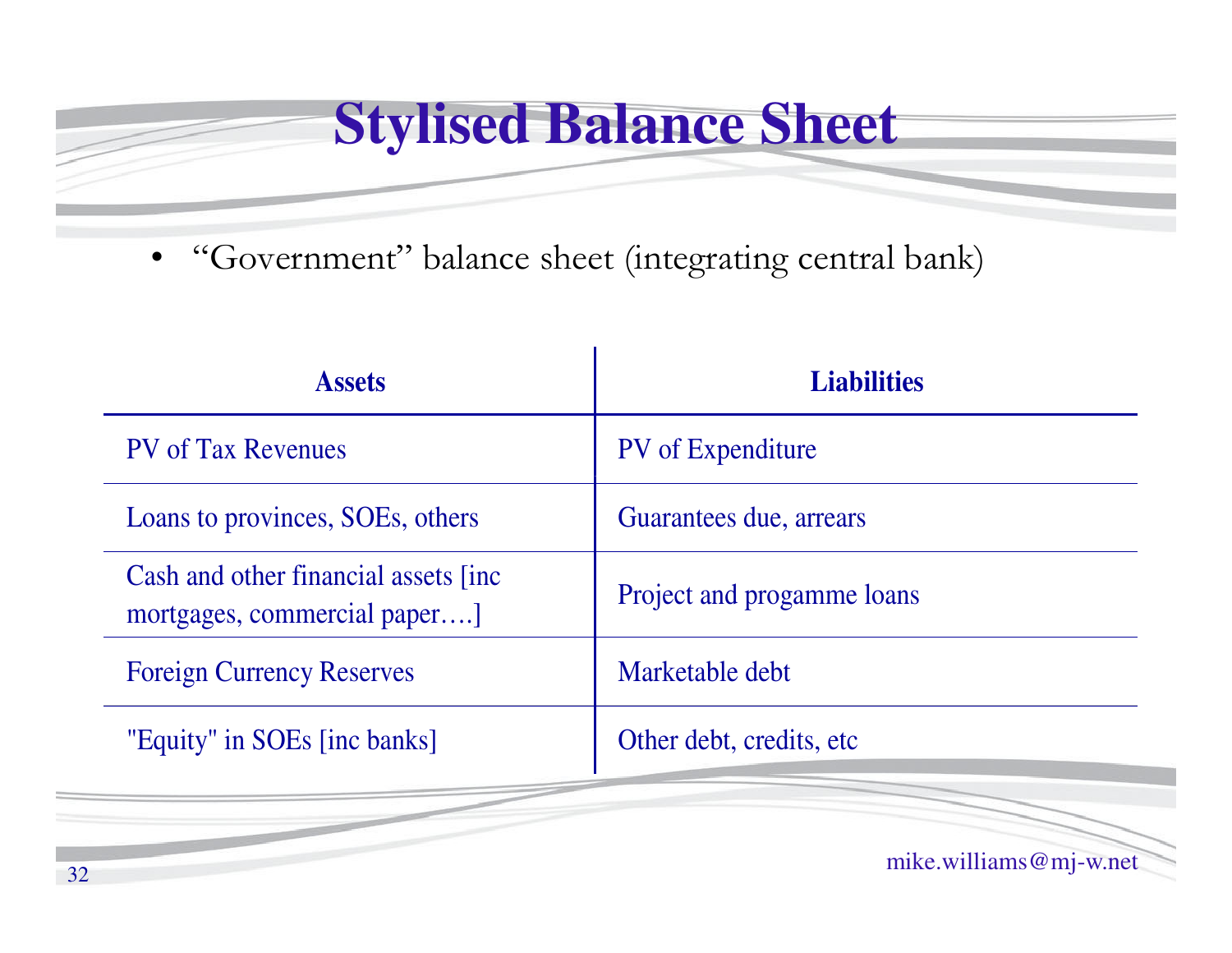

 $\bullet$  External credits may be on-lent to SOEs on exactly the same terms as to interest rate and maturity

| <b>Assets</b>                    | <b>Liabilities</b>         |  |
|----------------------------------|----------------------------|--|
| <b>PV</b> of Tax Revenues        | <b>PV</b> of Expenditure   |  |
| Loans to provinces, SOEs, others | Guarantees due, arrears    |  |
| Cash and other financial assets  | Project and progamme loans |  |
| <b>Foreign currency Reserves</b> | Marketable debt            |  |
| "Equity" in SOEs                 | Other debt, credits, etc.  |  |
|                                  |                            |  |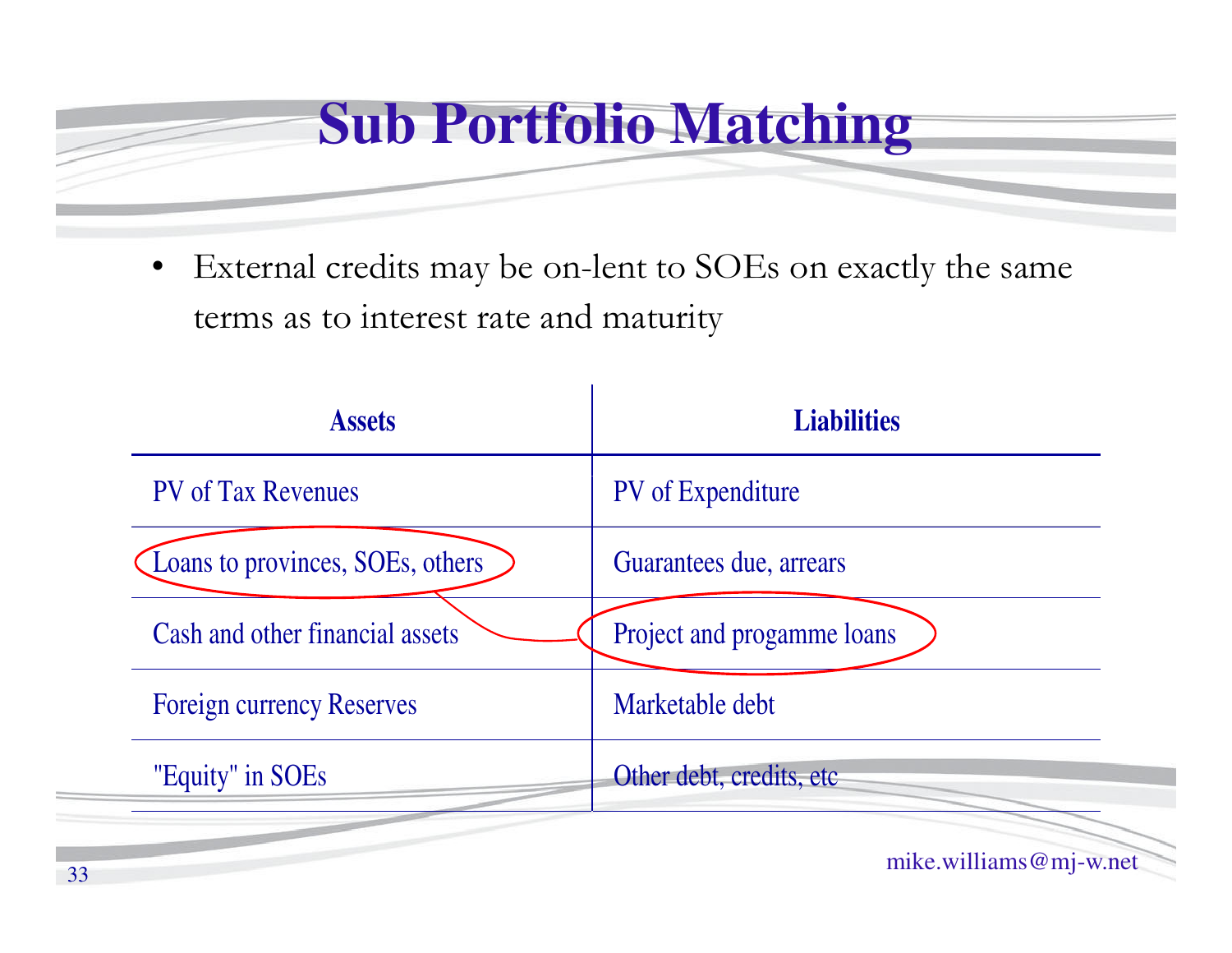# **Sub Portfolio Matching**

•Foreign currency reserves may be financed by matching debt

| <b>Assets</b>                    | <b>Liabilities</b>           |  |
|----------------------------------|------------------------------|--|
| <b>PV</b> of Tax Revenues        | PV of Expenditure            |  |
| Loans to provinces, SOEs, others | Guarantees due, arrears      |  |
| Cash and other financial assets  | <b>Foreign Currency Debt</b> |  |
| <b>Foreign currency Reserves</b> | Domestic currency debt       |  |
| "Equity" in SOEs                 | Other debt, credits, etc.    |  |
|                                  |                              |  |
|                                  | mike.williams@mj-w.net       |  |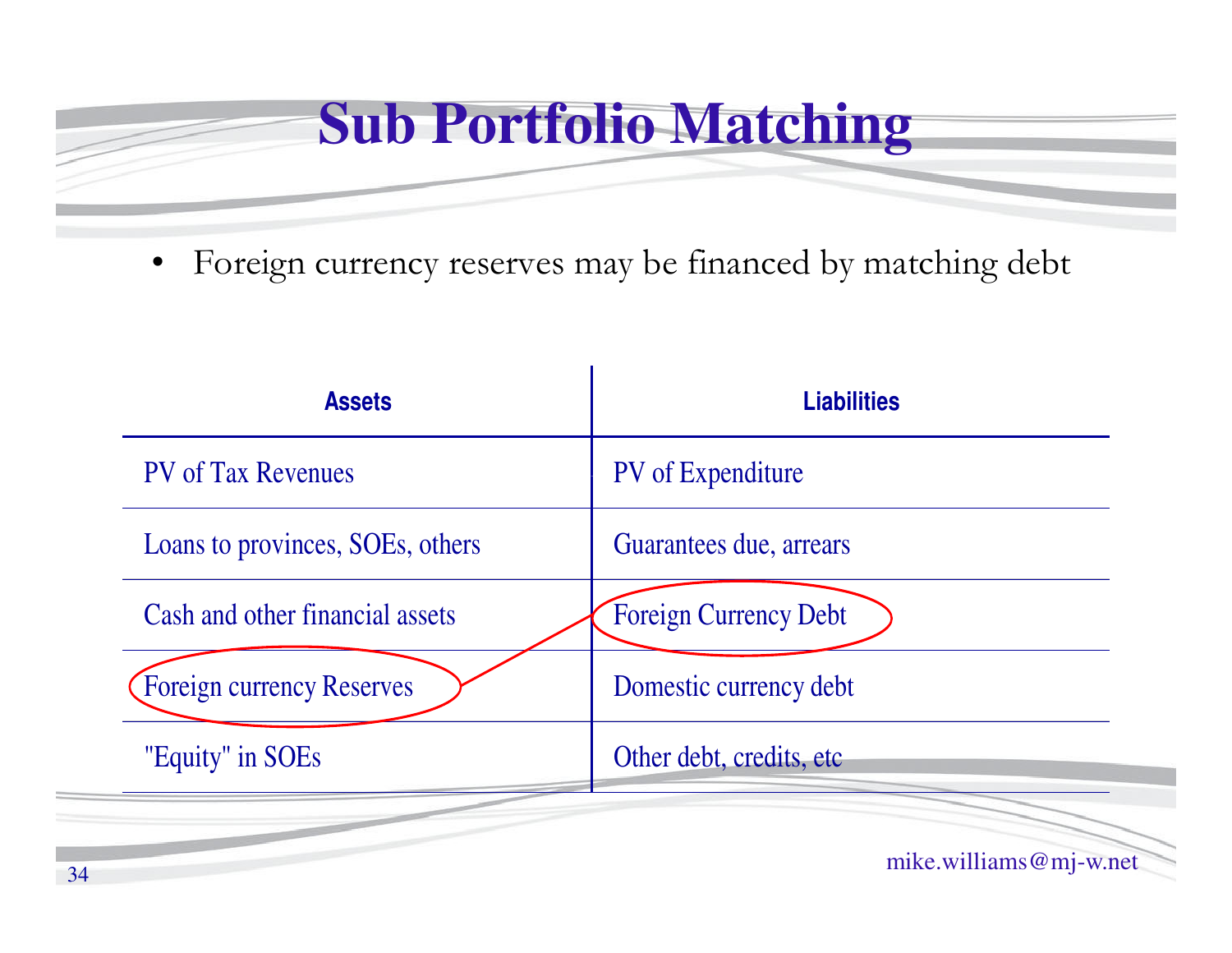#### **Fiscal Insurance**

- • Framework boils down to matching the fiscal position – the present value (PV) of future taxes less the PV of future expenditures – and the PV of debt
	- Debt is the equivalent of deferred taxes
	- Ideal debt structure generates servicing cost positively linked government revenues – i.e., fiscal insurance

| <b>Assets</b>                    | <b>Liabilities</b>         |
|----------------------------------|----------------------------|
| PV of Tax Revenues               | <b>PV</b> of Expenditure   |
| Loans to provinces, SOEs, others | Guarantees due, arrears    |
| Cash and other financial assets  | Project and progamme loans |
| <b>Foreign currency Reserves</b> | Marketable debt            |
| "Equity" in SOEs                 | Other debt, credits, etc.  |
|                                  | mike.williams@mj-w.net     |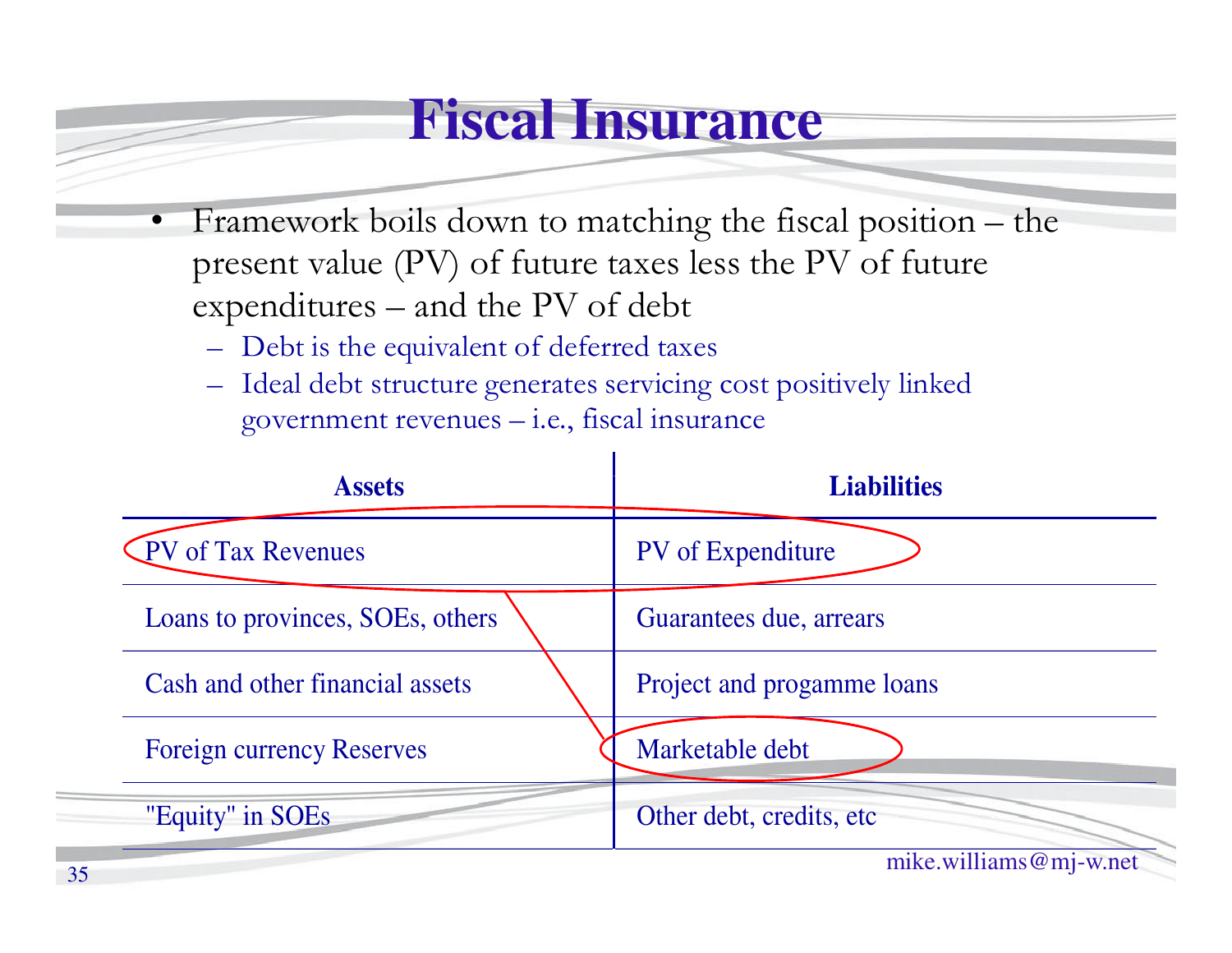# **Some Notes**

- • Models are not "optimisation" models - just present costs and risks of the alternative programmes to the decision makers
- •Choice between modelling flows and stocks
- • Explore scope for fiscal insurance
	- "Tax Smoothing" taking advantage of programmes that hedge against exogenous shocks – e.g. index linked debt robust against demand shocks
	- How do financial variables behave in practice
- • Importance of taking into account contingent liabilities – allow in scenarios for the risk of liabilities being called
- •Path over time also matters
- •Consider practical programmes – but do not impose

constraints too soon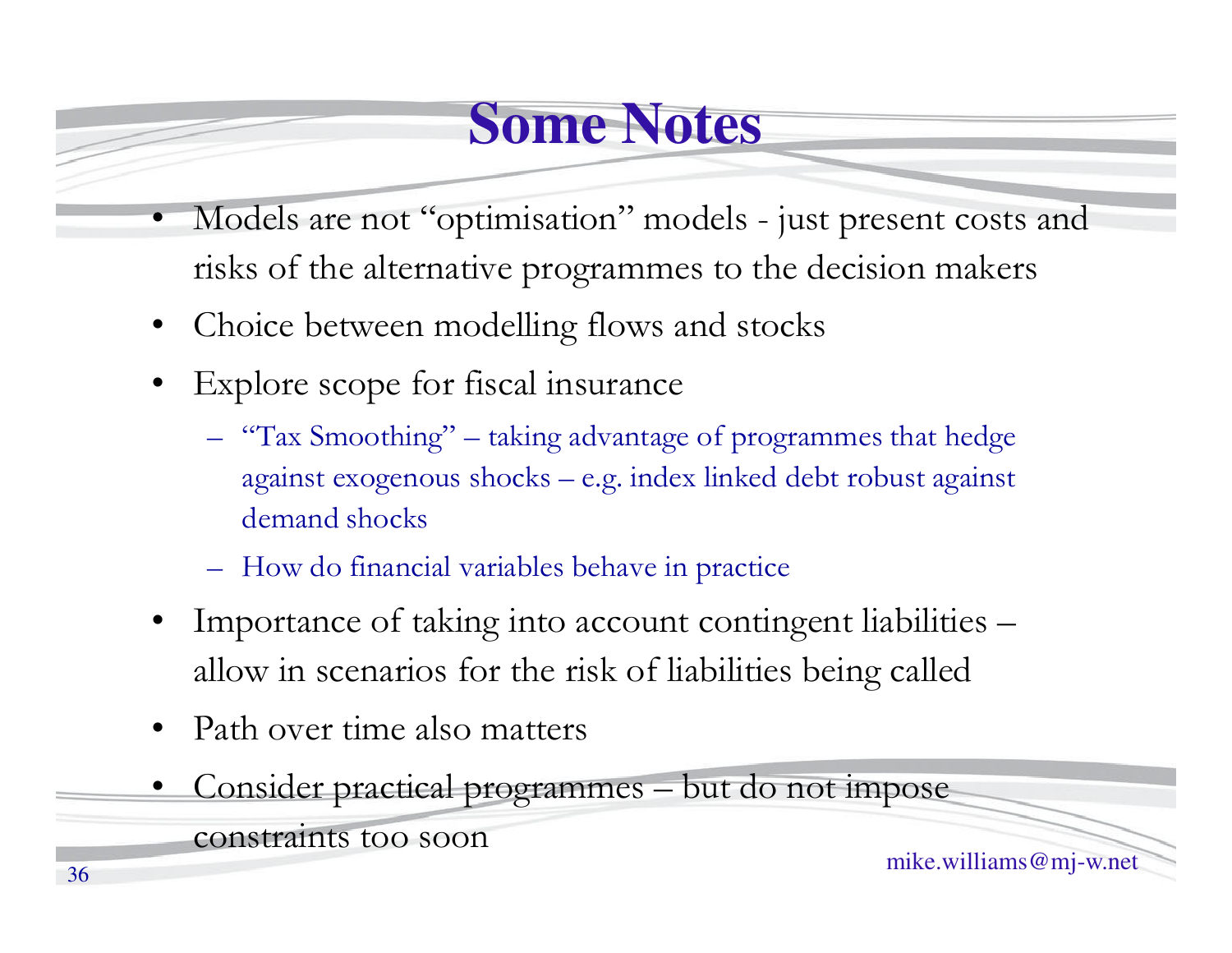#### **Explore Characteristics of Bond Mix**

- • The ideal debt instrument is negatively indexed to public spending and positively indexed to output and tax revenues (e.g. GDP-linked bond)
- • In practice have to mix nominal, indexed, fixed/floating and FX bonds

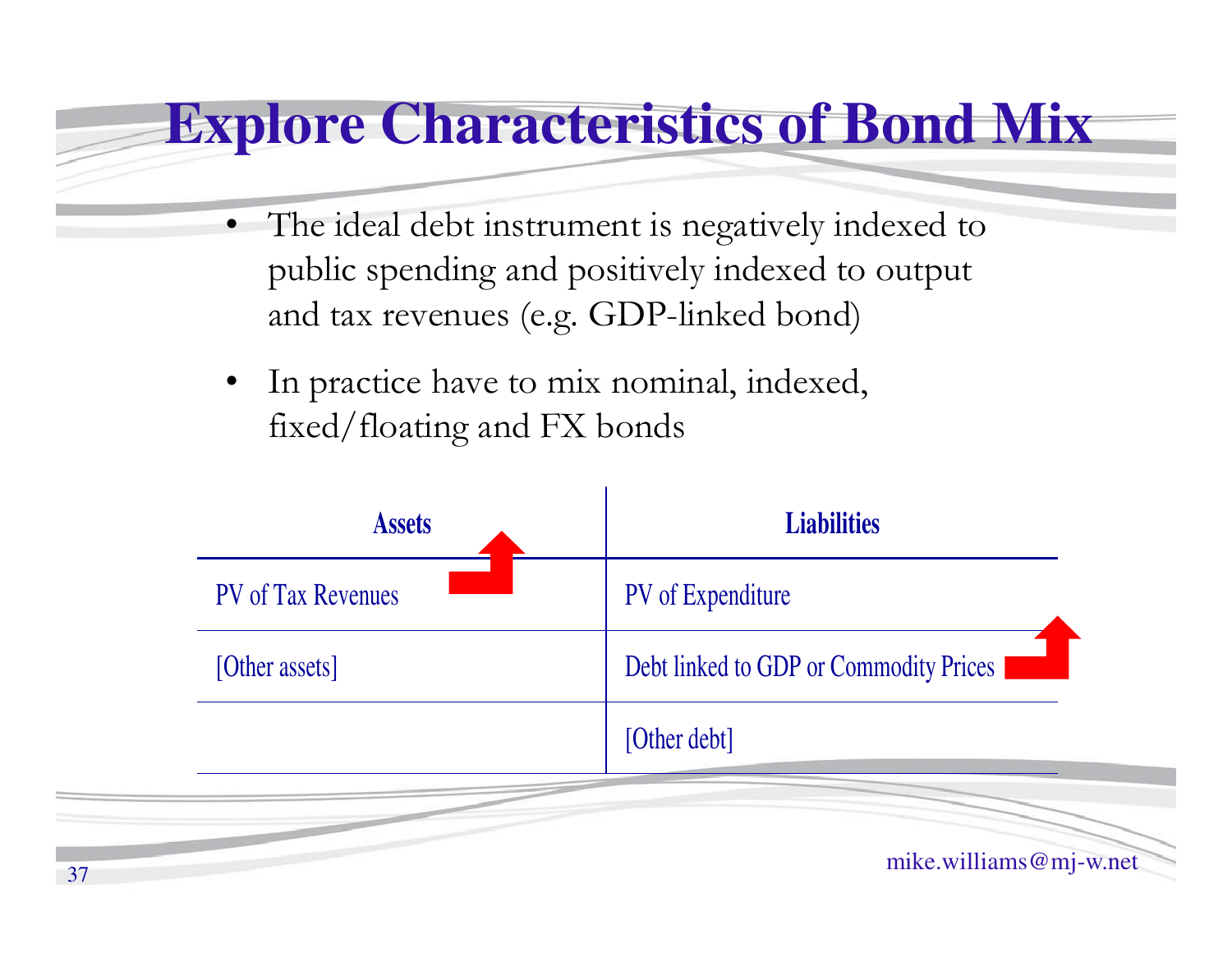#### **How do Financial Variables Behave?**

- • Explore correlations of financial variables with the cycle:
	- **Interest rates**: if they move with the cycle then floating debt acceptable; but if correlation is negligible, would be better off with long duration debt not to be affected by short term rate spikes
	- **Exchange rates**: if move cyclically (i.e. appreciate with upturn but depreciate with downturn) then FX linked debt risky – looks very affordable in upswing but servicing costs increase with downswing, when revenues already weakened
	- **Consumer Prices**: if move with cycle, then offers some fiscal insurance i.e. costs will fall as revenues decline with downturn. However, exposed to negative supply side shock.
- $\bullet$  Remember that fiscal revenues are already volatile (cycles, internal & external shocks); must not add volatility, but offset volatility already there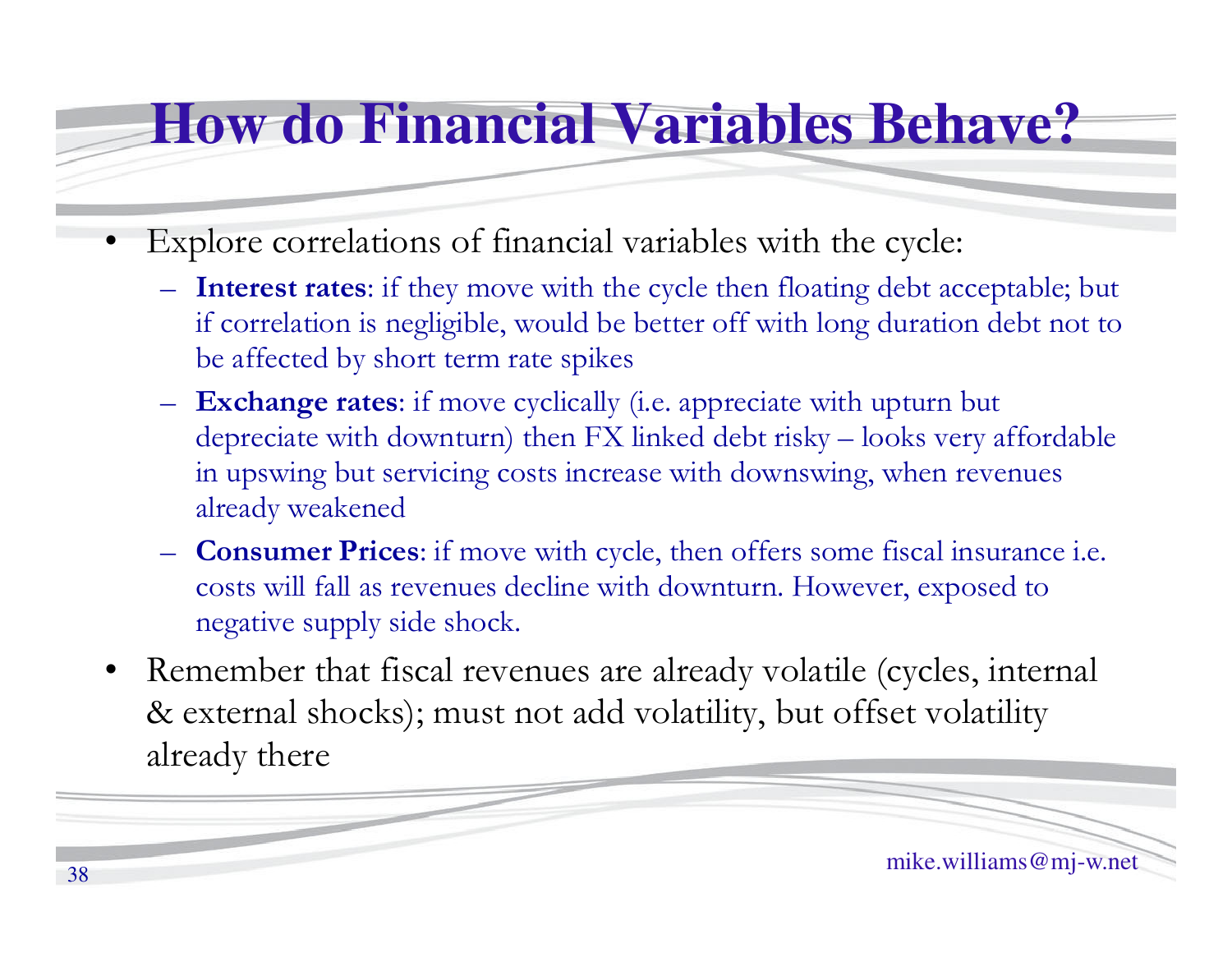#### **Cost v Risk over Time**

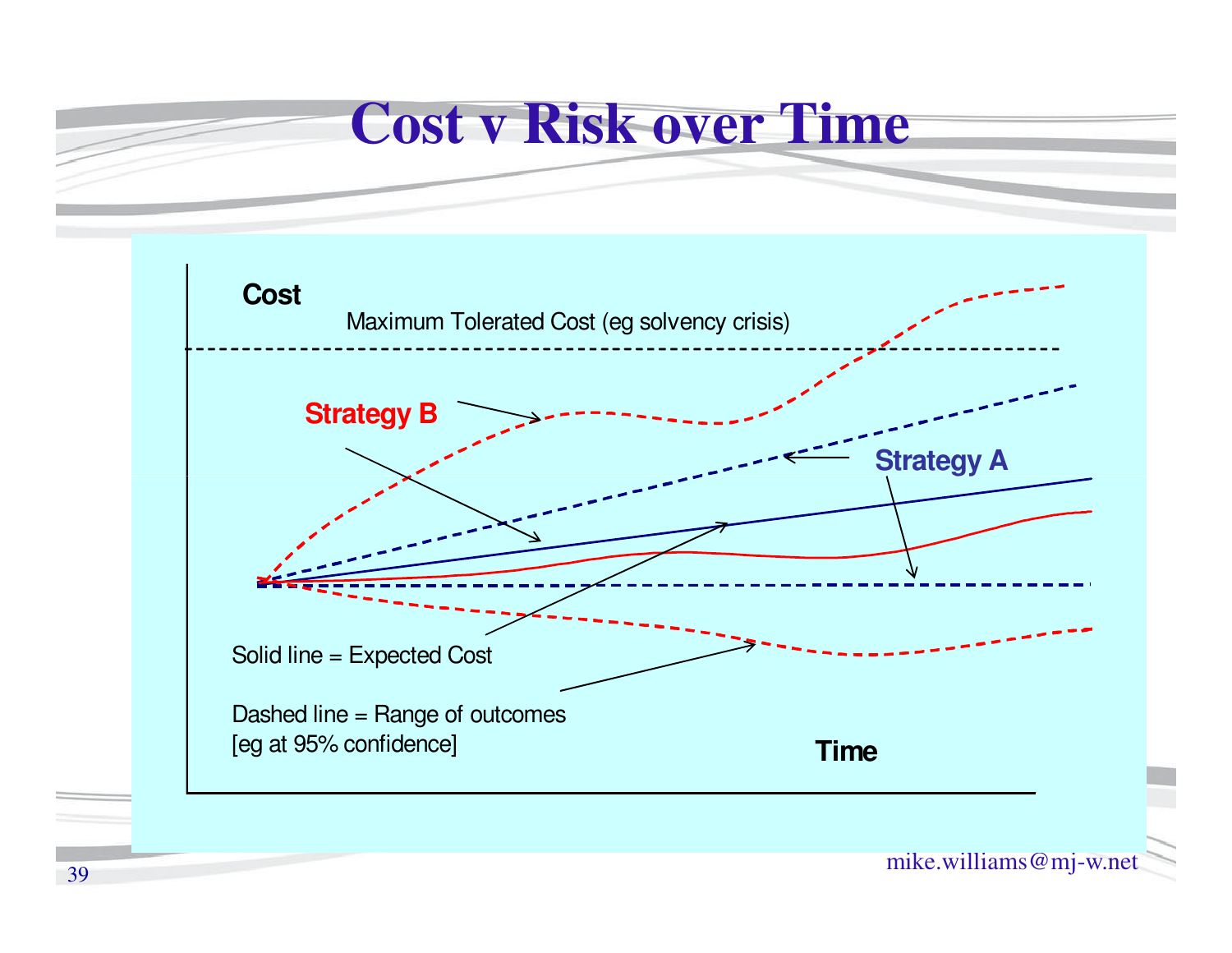# **Managing the Transition**

- • Implementation involves designing a plan for moving towards the benchmark
	- –Issuing new debt of the required characteristics
	- –[Interest rate or currency swaps]
	- **Hart Committee Committee** – [Bond exchanges or buybacks]
- • Subject to
	- –Market access
	- –Macroeconomic conditions
	- **Hart Committee Committee** Developing domestic market
	- Internal capability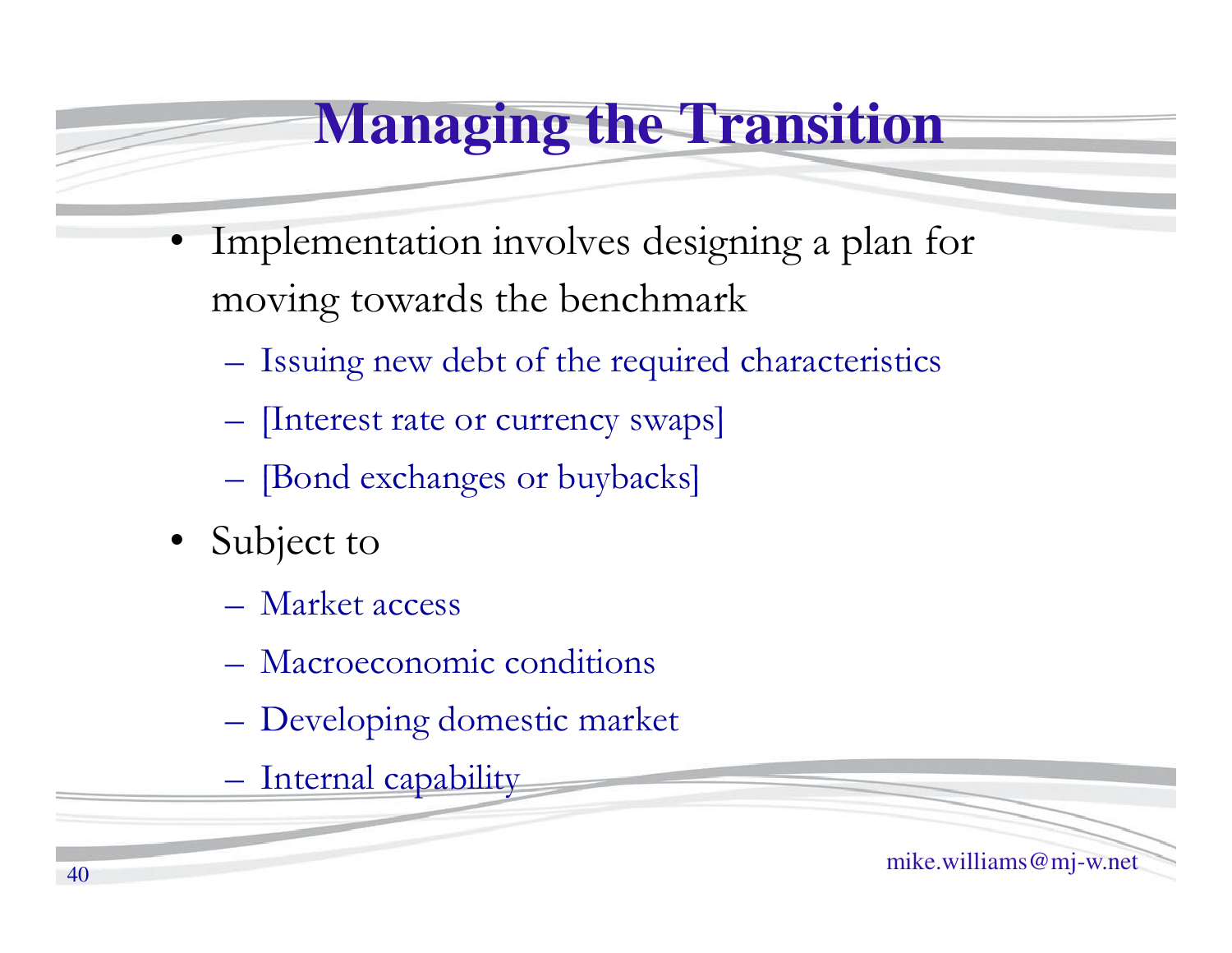# **Determining the Financing Plan**

- • Need projected implementation of budget
	- Impact on government's cash balance
	- Identifies timing of financing requirements both external and domestic
- • Map expected timing of external financing
	- Identify any available project financing; overlay expectation of likely<br>dishursement of project loans disbursement of project loans
	- Adjust for uncertainty in timing of disbursement; assess availability of any<br>EX buffers FX buffers
	- Determine implications for timing and quantum of other (external) borrowing
- $\bullet$  Determine plan for domestic borrowing
	- Identify target quantum domestic financing
	- Consider evolution of projected balance on TSA, and the uncertainty<br>surrounding that surrounding that
	- Assess availability of domestic cash buffers
	- Identify issuance plan to meet those gaps
	- Adjust for maximum size of domestic auctions, seasonal factors, etc.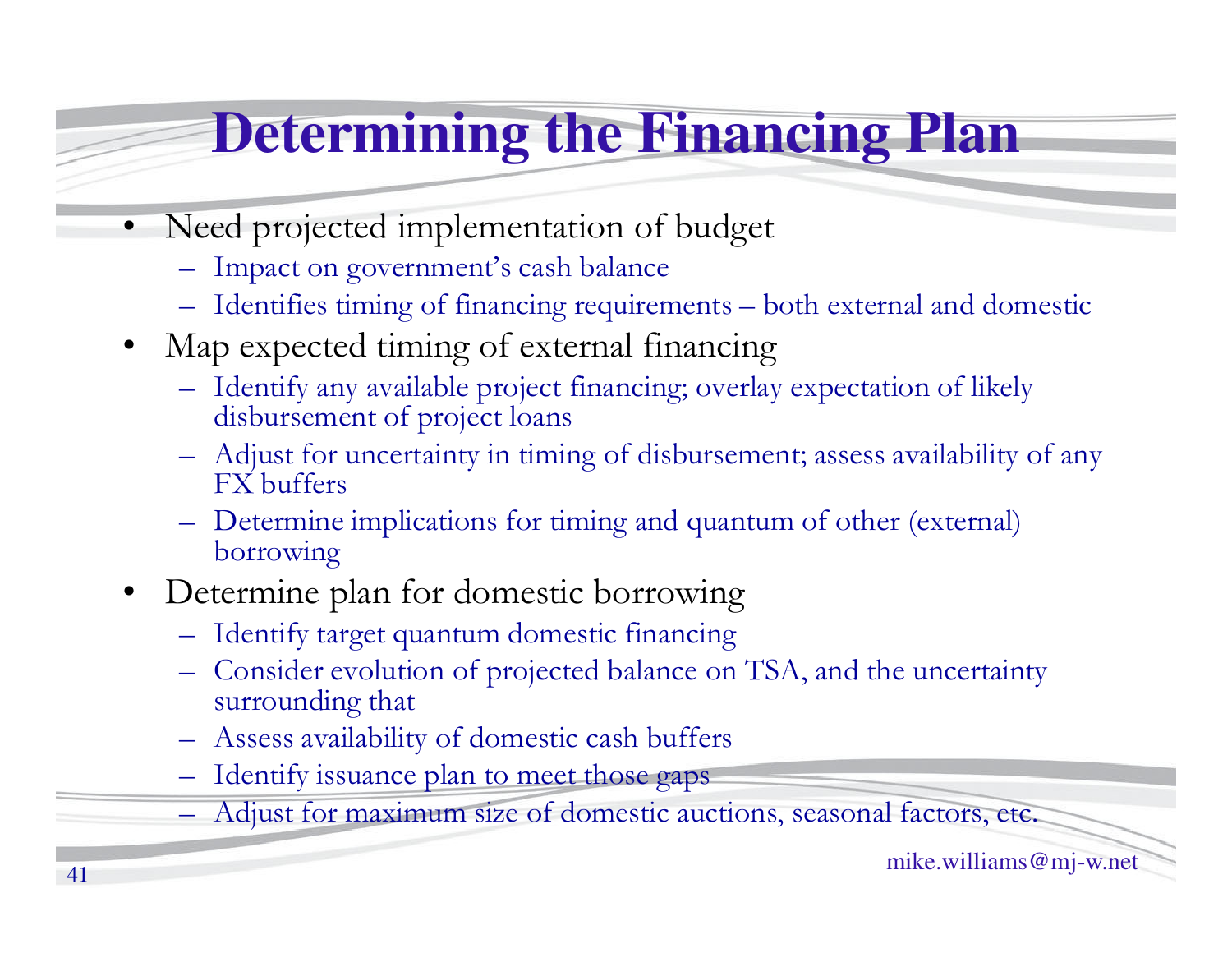# **Annual Financing Plan**

| <b>Government Expenditure</b>          | A                       |                                 |
|----------------------------------------|-------------------------|---------------------------------|
| <b>Government Revenue</b>              | B                       |                                 |
| Surplus (-) or Deficit (+)             | $C = A - B$             |                                 |
| <b>Other flows:</b>                    |                         |                                 |
| Assets sales or privatisation receipts | D                       |                                 |
| On-lending, net of repayments          | Е                       |                                 |
| Debt redemptions and repayments        | F                       |                                 |
| <b>Gross Financing Requirement</b>     | $G=C-D+E+F$             |                                 |
| <b>Sources of Financing:</b>           |                         |                                 |
| I. External Loans and Credits          |                         |                                 |
| Project-related                        | H                       | Target                          |
| Programme loans                        |                         | Forecast                        |
| <b>Commercial borrowing</b>            | J                       | Forecast                        |
| II. Domestic Borrowing                 |                         |                                 |
| [Bonds]                                | K                       | Target [publish calendar]       |
| <b>Bills</b>                           |                         | Target or Forecast [Target for  |
| [Loans]                                | M                       | total; forecast for categories] |
| Net change in short-term liabilities*  | N                       | <b>Forecast [and Residual]</b>  |
| <b>Total Gross Financing</b>           | $G=H+I+J+K$<br>$+L+M+N$ |                                 |

\* Increased overdraft net of increased cash balances

mike.williams@mj-w.net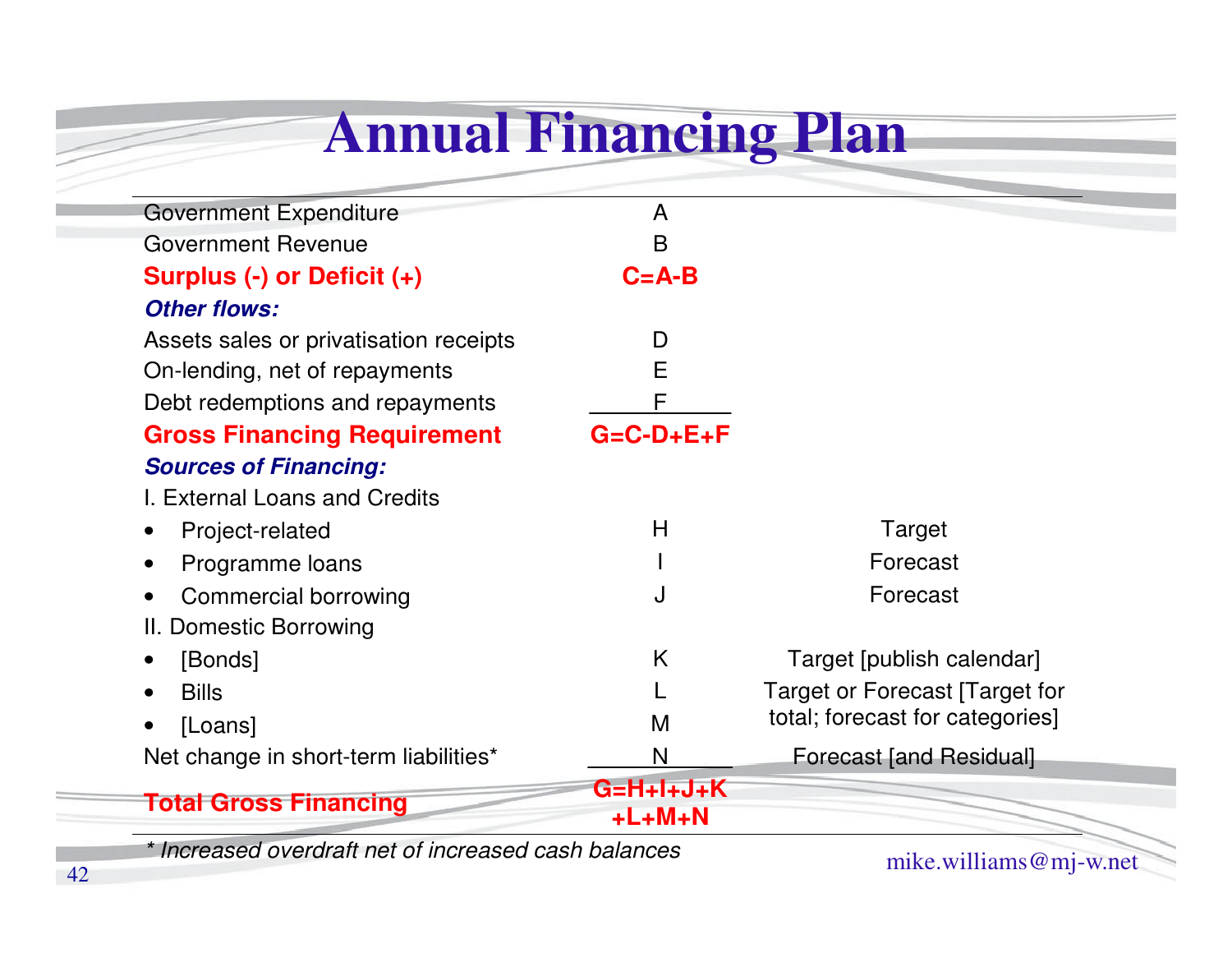

# **Performance Measurement**

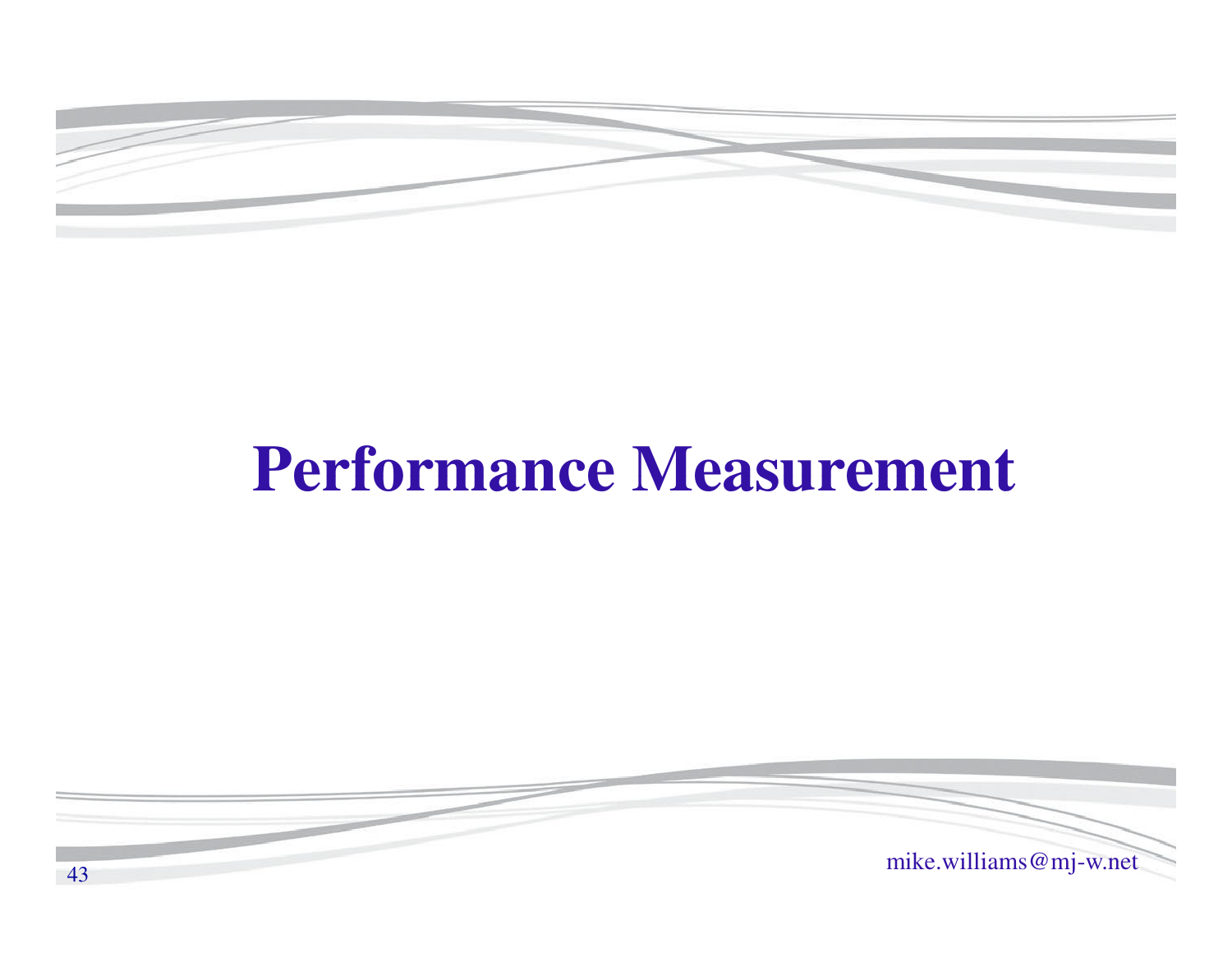#### **Performance Measurement**

- Debt managers' performance in achieving objectives set by Ministers should be measured and reported
- $\bullet$  Publish objectives and progress against them
	- $\Box$  Central element of transparency and accountable Central element of transparency and accountability for both Ministers and officials
	- Distinguish between performance of:
		- Ministers did they set the right high-level objectives and targets
		- Debt Managers did they achieve Ministers' targets in an efficient and effective way
	- Requires clarity in the respective roles and relationships separation between policy and execution
	- – In an integrated office middle office will have responsibility for monitoring and reporting against strategic objectives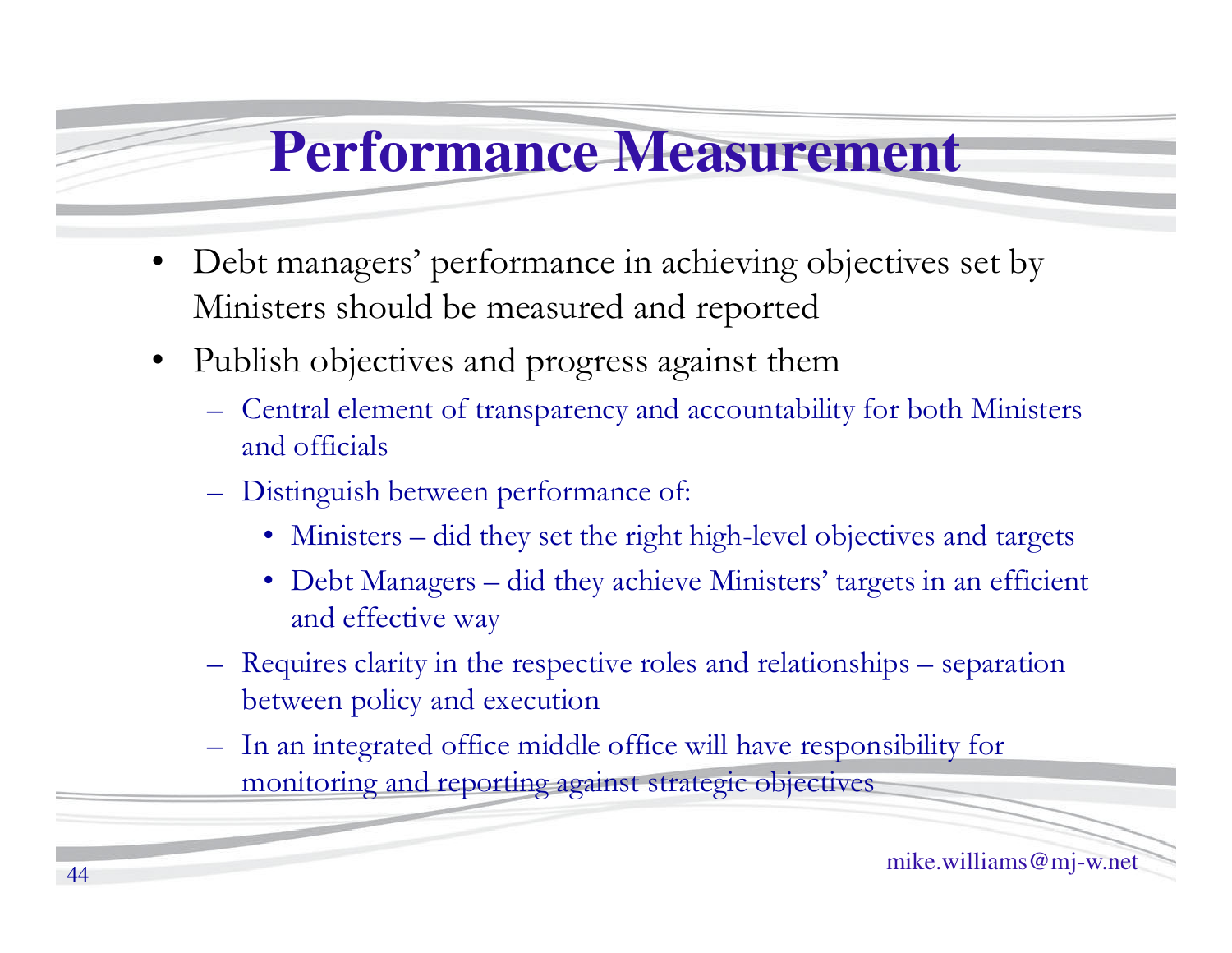# **Delivering the Strategy**

- •The preferred strategy often represented as a "benchmark" portfolio
	- Expresses strategy in an operational manner
	- Comprises a number of risk indicators
		- Currency composition
		- Fixed/floating or duration
		- Maturity or refinancing profile
		- Other objectives, e.g. guidelines for funding source, etc
- NB: "Benchmark" means different things:
	- Issues on the yield curve
	- Benchmark portfolio as shadow or notional portfolio for performance measurement (compare asset managers)
	- Strategic benchmark or strategic target derived from cost/risk analysis and unique to each sovereign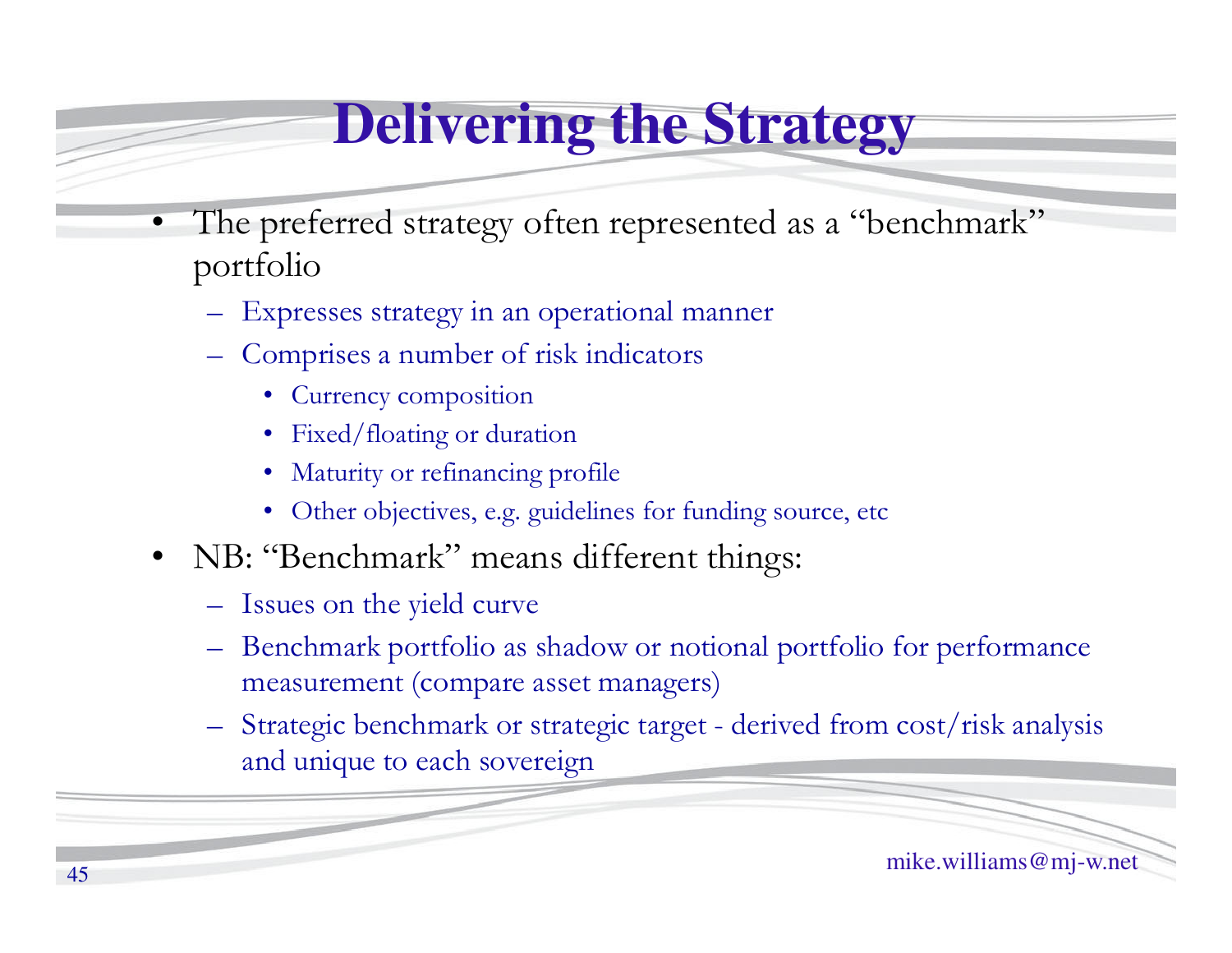#### **Measuring Performance in Practice**

- • Strategic benchmark or target benchmark
	- – Strategic benchmark an expression of preferred portfolio
		- Publish how far actual has deviated from it
	- **Hart Committee Committee**  Target portfolio – updated by a predetermined financing strategy; and cost of actual compared with cost of target. But:
		- Requires sophisticated skills and systems
		- Important to avoid opportunistic behaviour risks adding to market uncertainty and damaging debt office's credibility
		- [Outside eurozone] benchmark not independent of debt office's actions
		- Not recommended for emerging or transition countries

•"Too difficult" – focus instead on performance indicators